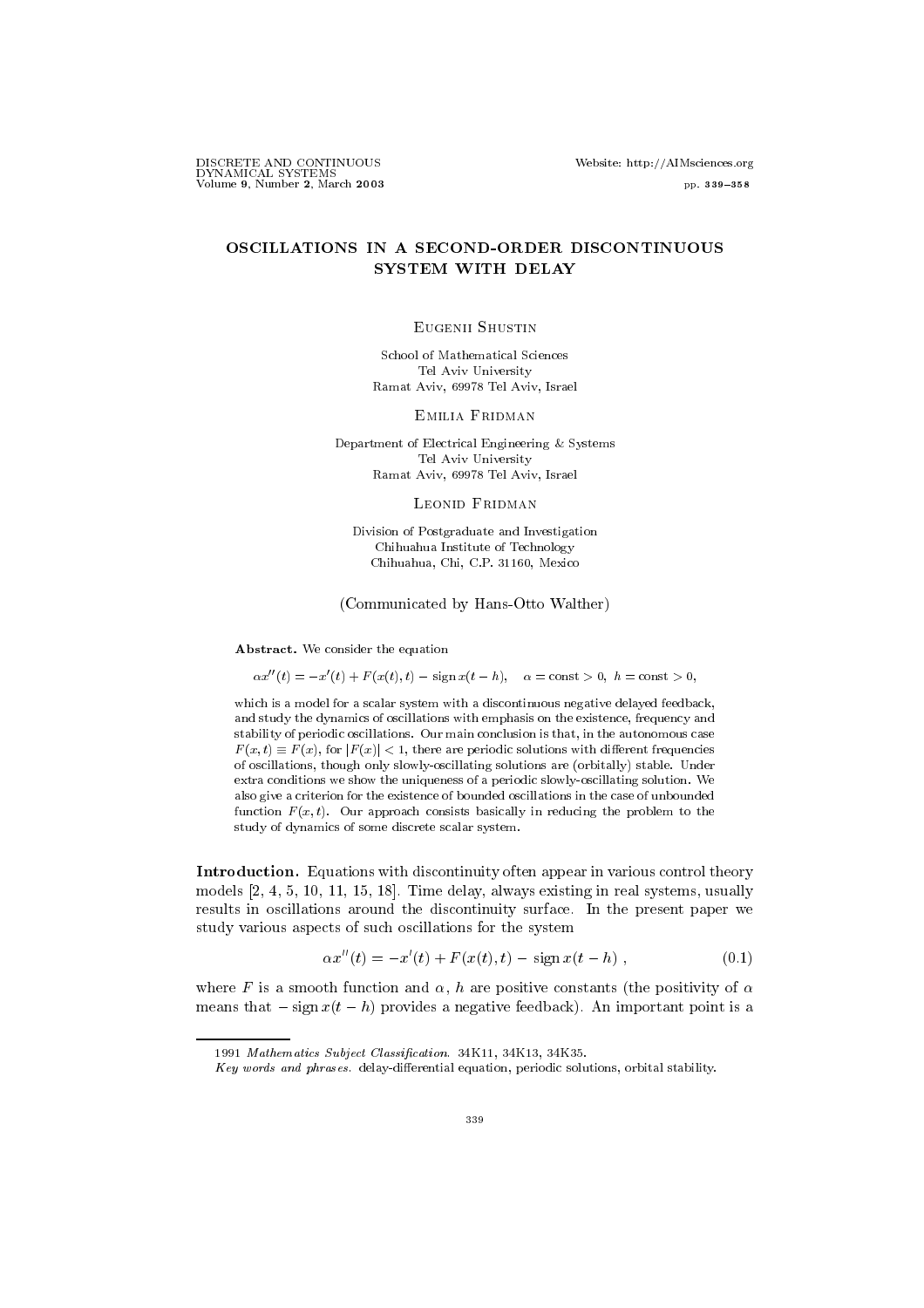choice of sign 0. From the control theory point of view signum should be a binary sensor or actuator, i.e., taking only values  $\pm 1$ . Following [1], we choose

sign 
$$
x(t) = \begin{cases} 1, & \text{as } x(t) > 0, \\ -1, & \text{as } x(t) < 0, \\ z(t), & \text{as } x(t) = 0, \end{cases}
$$

where  $z(t)$  is any measurable function with  $|z(t)| = 1$ . The convenience of this choice is explained by Lemma 1.1 below, which claims that, for any solution of  $(0.1)$ , mes $\{t > 0 : x(t) = 0\} = 0$ .

For small  $\alpha$ , equation (0.1) can be viewed as a singular perturbation of the equation

$$
x'(t) = F(x(t), t) - \text{sign}\,x(t - h), \qquad (0.2)
$$

which has thoroughly been studied in  $[7, 16]$  (see also [20], where signum is replaced by a close continuous odd function), and we show that equation (0.1) inherits the basic properties of (0.2), especially, in the case is equally, in the case<br> $|F(x,t)| \le p = \text{const} < 1$ . (0.3)

$$
|F(x,t)| \le p = \text{const} < 1. \tag{0.3}
$$

First of all, for oscillating solutions of  $(0.1)$  we define a frequency function which is non-increasing as a similar function for equation  $(0, 2)$ . Moreover, stability is observed for the only oscillating solutions with a minimal oscillation frequency, which, in fact, is the case for similar systems of the first order  $[6, 14, 16, 19]$ . The *autonomous* case  $F(x, t) = F(x)$  is of special interest. In contrast to the first-order autonomous system (0.2), whose slowly oscillating solutions coincide up to shifts in  $t$ , the variety of slowly oscillating solutions of  $(0.1)$  reveals a more complicated structure. We prove the existence of periodic slowly oscillating solutions and show, under some conditions, the uniqueness of such a solution, and in the last case, the orbital asymptotic stability of the periodic solution. We show that there always exist periodic solutions with oscillation frequency greater than the minimal one. These fast oscillations seem to be unstable (as occurs in  $(0.2)$ ), but it is still a question.

We point out the difference between the following two situations. Under assumption (0.3), all solutions oscillate around zero, and the main problem is to describe the periodic and stable solutions. If  $|F(x)|$  can be greater than 1, one observes both bounded oscillatory solutions and unbounded solutions, in which case we give a criterion for the existence of bounded solutions. The latter problem reflects the following phenomenon: the associated equation  $\alpha x''(t) = -x'(t) + F(x(t))$  does not have nontrivial bounded solutions, whereas equation (0.1) does. This has been studied in detail for the first-order system  $(0.2)$  in [6, 16] and for system  $(0.1)$  with  $F(x) = kx, k > 0$ , in [17].

We should mention that a similar equation  $x''(t) = -\alpha x(t) + f (x(t - h))$  with a two-level piecewise constant function  $f$  was considered in [3, 8, 9] with emphasis on the existence and stability of periodic solutions.

The material is organized as follows. Section 1 to 3 contain statements of results and discussion, section 4 contains the proofs.

Acknowledgments. We would like to thank the anonymous referee for his valuable remarks which allowed us to correct mistakes and improve the readability of the paper.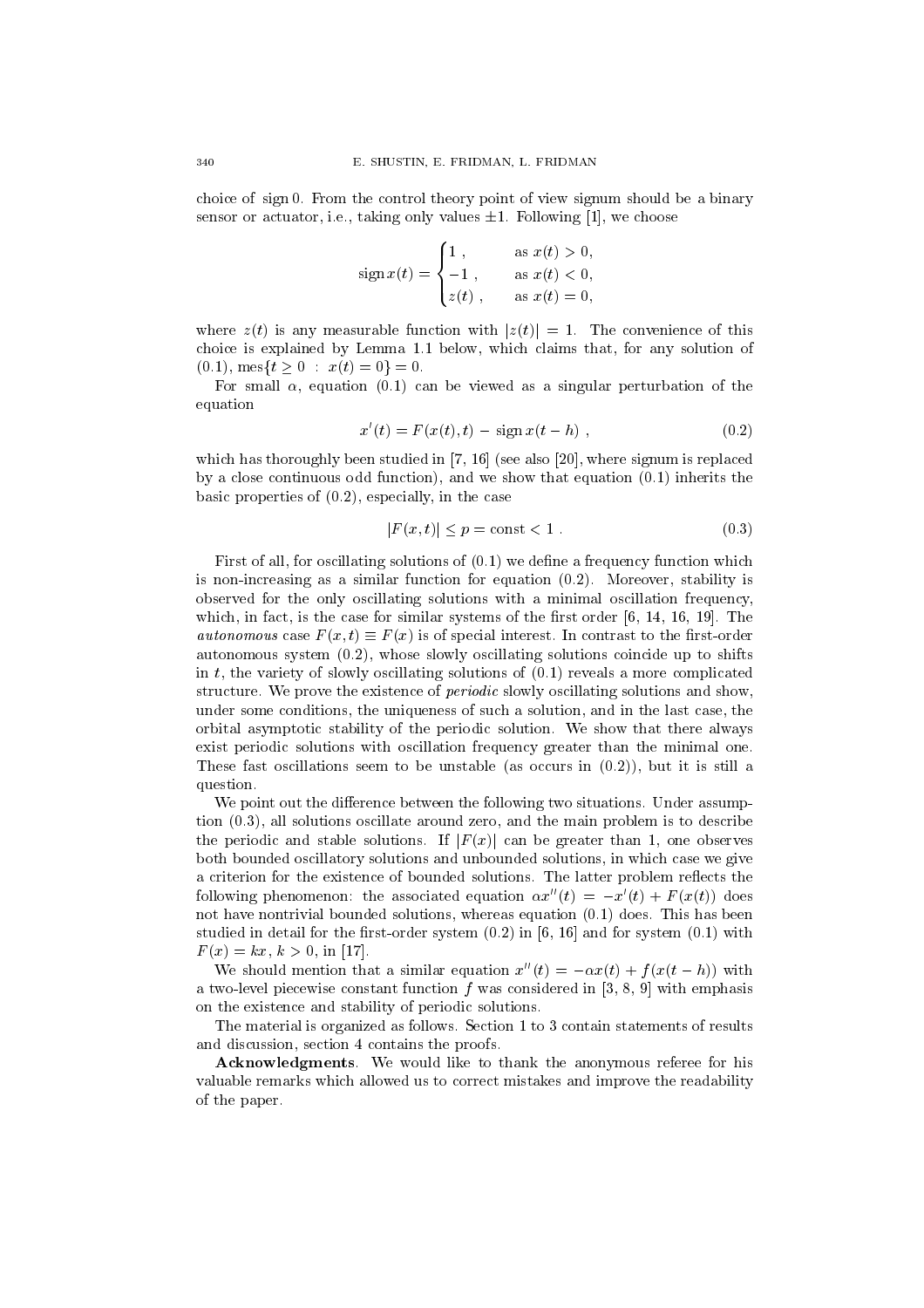1. Oscillatory solutions. For equation (0.1) we state the initial value problem by defining the initial data space to be the space  $C_0[-h, 0]$  of continuous functions  $\varphi : [-h,0] \to \mathbb{R}$  differentiable at the origin. We intend to characterize oscillations in (0.1) via the distribution of zeroes of solutions, and the following Lemma provides basics for the further study.

**Lemma 1.1.** Equation  $(0.1)$ , satisfying  $(0.3)$ , with initial condition

$$
x(t) = \varphi(t), \ t \in [-h, 0], \ \varphi \in C_0[-h, 0], \quad x'(0) = \varphi'(0), \tag{1.4}
$$

has a unique continuous solution  $x_{\varphi}(t), t \in [-n,\infty),$  and this solution satisfies

$$
\text{mes}\{t \ge 0 : x_{\varphi}(t) = 0\} = 0. \tag{1.5}
$$

Moreover, in the interval  $(0, \infty)$ ,  $x_{\varphi}$  is afferentiable, its derivative is absolutely continuous and differentiable almost everywhere.

1.1. **Frequency of oscillations.** Denote by  $Z_{\varphi}$  the set of zeroes of  $x_{\varphi}(t)$  in  $[-h, \infty)$ . We say that  $x_{\varphi}$  changes sign at an isolated zero  $t \in Z_{\varphi}$  if  $x_{\varphi}(t - \varepsilon)x_{\varphi}(t + \varepsilon)$  $\varepsilon$ )  $<$  0 for all sumclently small  $\varepsilon > 0$ . Denote by  $Z_{\varphi}$  the set of zeroes  $t \in Z_{\varphi}$  where  $x_{\varphi}$  changes sign. A solution  $x_{\varphi}(t)$  is said to be *oscillatory* if  $Z_{\varphi}$  is unbounded.

**Lemma 1.2.** For any  $\varphi \in C_0[-h, 0]$ , a solution of the initial value problem (0.1),  $(0.3), (1.4)$  is oscillatory.

For any (oscillatory) solution  $x_{\varphi}$  put

$$
\nu_{\varphi}(t) = \begin{cases}\n\infty, & \text{if } \operatorname{card}(Z_{\varphi} \cap (t^* - h, t^*)) = \infty, \\
\operatorname{card}(Z_{\varphi}^0 \cap (t^* - h, t^*)), & \text{if } \operatorname{card}(Z_{\varphi} \cap (t^* - h, t^*)) < \infty,\n\end{cases}
$$

where  $t \geq 0$ ,  $t^* = \max\{\tau \leq t : x_{\varphi}(\tau) = 0\}$ . Define the *frequency function* by

$$
\widetilde{\nu}_{\varphi}(t) = \infty \text{ if } \nu_{\varphi}(t) = \infty, \quad \widetilde{\nu}_{\varphi}(t) = \left[\frac{\nu_{\varphi}(t) + 1}{2}\right] \text{ if } \nu_{\varphi}(t) < \infty,
$$

where the brackets mean the entire part.

The following property of the frequency function, analogous to one in the case of the first-order equation  $[7, 12, 13, 16, 19]$  determines the leading role of this parameter in the theory.

**Theorem 1.3.** If  $x_{\varphi}$  is a solution of the initial value problem (0.1), ((0.3), 1.4), then the function  $\nu_{\varphi}(t)$  is non-increasing.

Notice that in the first-order case the function  $\nu_{\varphi}$  itself is non-increasing. Theorem 1.3 immediately yields

**Corollary 1.4.** Under the conditions of Theorem 1.3, for any solution  $x_{\varphi}$ , there exists the limit frequency (shortly, l-frequency)<br> $N_{\varphi} = \lim_{\varphi} \widetilde{\nu}_{\varphi}(t) \in \mathbb{N} \cup \{0\} \cup \{\infty\}.$ exists the limit frequency (shortly, l-frequency)

$$
N_{\varphi} = \lim_{t \to \infty} \widetilde{\nu}_{\varphi}(t) \in \mathbb{N} \cup \{0\} \cup \{\infty\}.
$$

In particular, the set of initial functions  $C_0[-h, 0]$  splits into the disjoint union

$$
C_0[-h,0] = \bigcup_{n=0}^{\infty} U_n \cup U_{\infty}, \quad U_n = \{ \varphi \in C_0[-h,0] \ : \ N_{\varphi} = n \}.
$$

We shall see later that the sets  $U_n$ ,  $n > 0$ , can be nonempty. However, Theorem 1.3 indicates that the set  $U_0$  constitutes the main part of  $C_0[-h, 0]$ . Namely, the next claim shows that the property of having zero l-frequency is stable in the following sense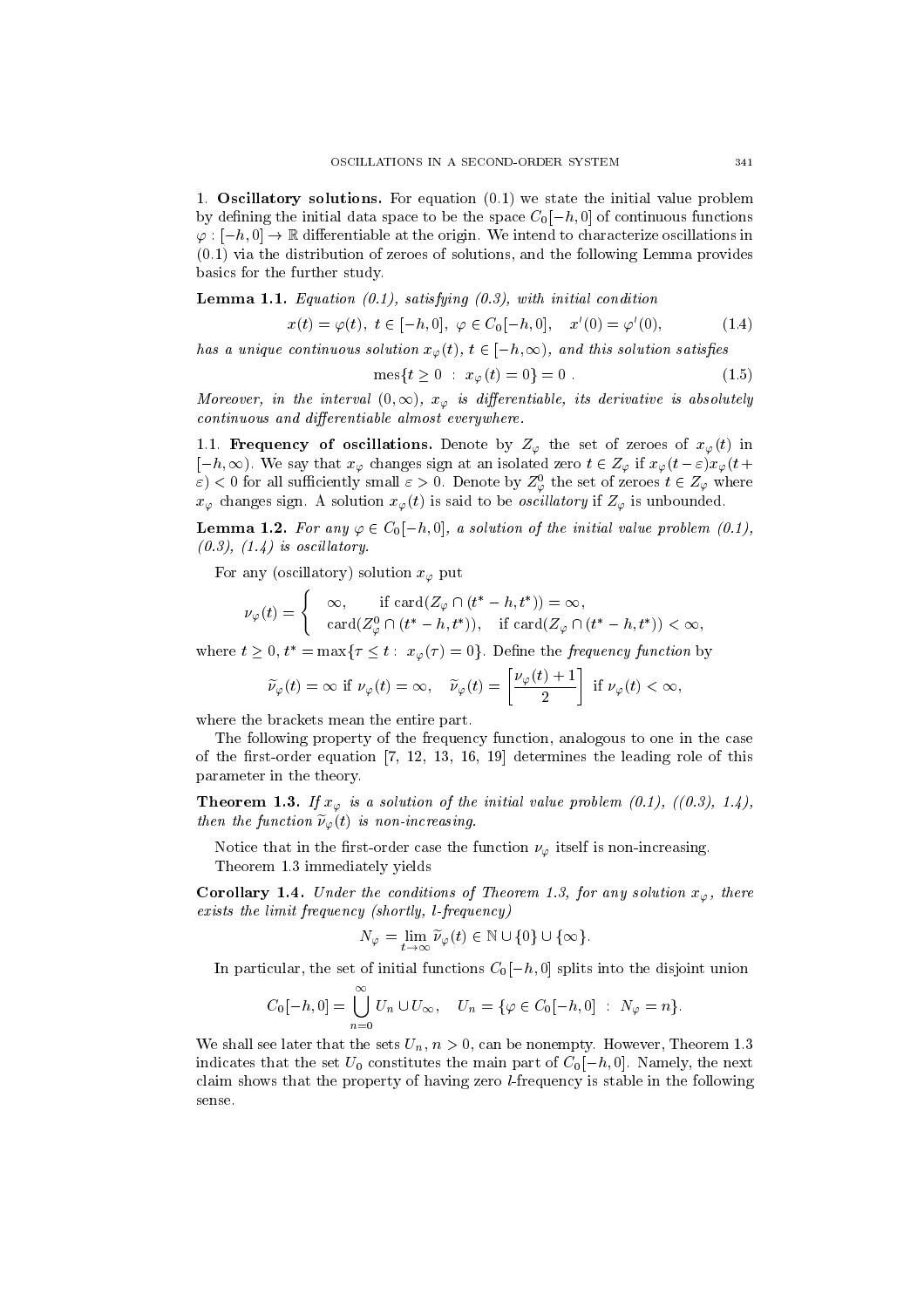

 $\mathbf{r}$  is the  $\mathbf{r}$ . Solution  $\mathbf{r}$ 

Theorem 1.5. Under the condition of Theorem 1.3, the (nonempty) set  $U_0^{\dagger} = {\varphi \in U_0[-n, 0] \; : \; N_{\varphi} = 0, \; \text{mes}(\varphi^{-1}(0)) = 0}$ 

is contained in the interior of  $U_0$  in  $U_0[-n, 0]$  with respect to the norm

$$
||\varphi||_{\infty}^{0} = \max_{[-h,0]} |\varphi| + |\varphi'(0)|.
$$

For the first-order system (0.2), satisfying (0.3), the set  $\bigcup_{n>0} U_n$  (under some mild conditions [7, 16]) is nowhere dense in  $C[-h, 0]$ . We *conjecture* that the similar result holds for the second order system (0.1), satisfying (0.3).

2. Periodic and stable solutions of the autonomous equation. We intend to study in more detail solutions of the autonomous equation

$$
\alpha x''(t) = -x'(t) + F(x(t)) - \text{sign}\,x(t - h) \tag{2.6}
$$

Any solution of the first-order autonomous system  $(0.2)$  satisfying  $(0.3)$  becomes periodic after a period of time [7, 16]. This is not the case in our situation, however, periodic solutions play the central role in the study.

**Theorem 2.1.** For any integer  $n \geq 0$ , equation (2.6), satisfying (0.3), has a  $perio$ ac solution with a constant frequency function  $\nu(t) = n$ .

Theorem 1.5 states, in particular, that the frequency function  $\tilde{\nu}_{\varphi}(t)$  with  $N_{\varphi} = 0$ is stable if  $\varphi$  has finitely many zeroes in  $[-h, 0]$ , but this does not imply that the corresponding solution  $x_{\varphi}(t)$  is stable in any sense. The zero *l*-frequency periodic solutions are natural candidates to be stable, and we show that this is, in fact, the case. Moreover, the stability problem is related to the question on the uniqueness of the zero l-frequency periodic solution.

Since the solutions of  $(2.6)$  are invariant with respect to shifts in t, we consider only solutions with zero l-frequency such that

$$
x(0) = 0, \quad x(t) < 0, \ t \in (-h, 0) \tag{2.7}
$$

and ask the question:

How many periodic solutions of (2.6) with zero l-frequency, satisfying (2.7), are there ?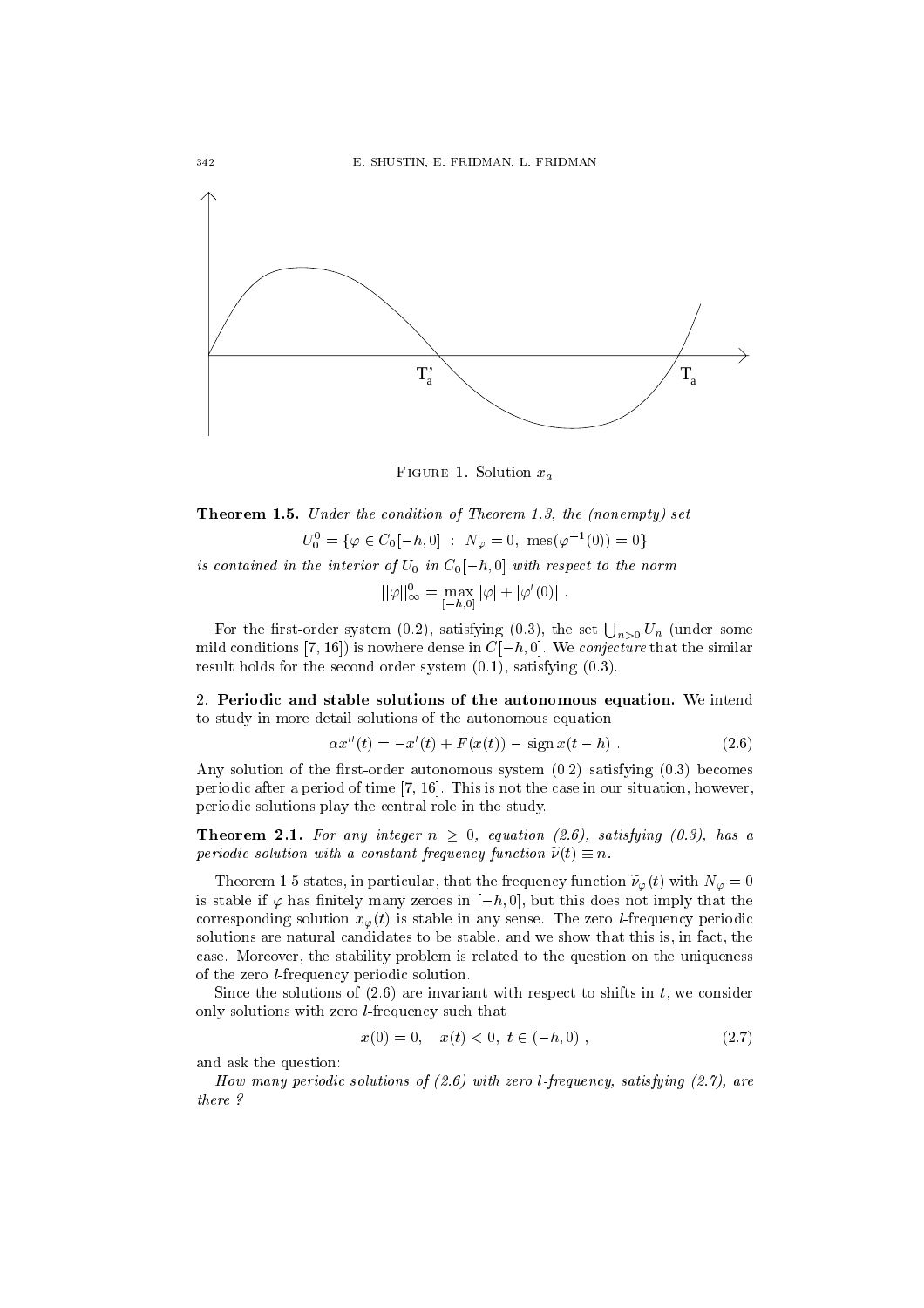We reformulate the question as follows. As a consequence of Lemma 1.2 and Theorem 1.3, we obtain that for any  $a > 0$ , there is a zero *l*-frequency solution  $x_a(t)$ to (2.6), (0.3), satisfying (2.7) and the condition  $x'(0) = a$ . Moreover, this solution is uniquely defined in the interval  $[0, \infty)$ . Define the map  $\Phi : [0, \infty) \to [0, \infty)$  by  $\Phi(a) = x_a'(T_a)$ , where  $T_a$  is the second positive zero of  $x_a(t)$  (see Figure 1). Clearly, if  $\Phi(a) = a$  then  $x_a$  is periodic. In the proof of Theorem 2.4, section 4.7 below, we shall show that all periodic zero *l*-frequency solutions correspond to the roots of the equation  $\Phi(a) = a$ . So, the above question reduces to counting roots of the latter equation. Since the function  $F(x)$  in (2.6) is smooth, so is  $\Phi$ . A periodic zero l-frequency solution  $x_a(t)$  is said to be simple if the root a of the function  $\Phi(a) - a$ has multiplicity one.

**Conjecture 2.2.** Equation (2.6), satisfying  $(0.3)$ , has only one zero l-frequency periodic solution with property (2.7), and this solution is simple.

According to [17], Conjecture 2.2 holds in the case  $F(x) = kx$ , provided the<br>
stant k satisfies<br>  $0 > k > -\frac{h^2 + 4\alpha^2 \pi^2}{h^2}$ .  $constant$  k satisfies

$$
0 \ge k \ge -\frac{h^2 + 4\alpha^2 \pi^2}{4\alpha h},
$$

$$
k > 0, \quad \exp\left(-h\frac{\sqrt{1+4\alpha k}-1}{2\alpha}\right) > \frac{\sqrt{1+4\alpha k}}{\sqrt{1+4\alpha k}+1}.
$$

Here we supplement this result with

**Theorem 2.3.** (1) Conjecture 2.2 holds if  $F(x) \equiv$  const.

(2) Inere exists a positive function  $A(M, p, n)$ ,  $p \in [0, 1)$ ,  $M > 0$ , such that Conjecture 2.2 holds for any  $\alpha < A(M, p, h)$ , provided,  $|F(x)| < p$ ,  $|dF/dx| < M$ .  $\begin{array}{l} \textit{Area 2.2 holds if } F(x) \equiv \textit{const.} \\ \textit{a function } A(M,p,h), \ p \in [0,1), \ M \geq 0, \ \textit{such that} \\ \alpha < A(M,p,h), \ \textit{provided}, \ |F(x)| < p, \ |dF/dx| < M. \end{array}$ 

A solution  $x_{\varphi}(t)$  of equation (2.6) is called *orbitally asymptotically stable* if, for any  $\psi \in C_0[-h, 0]$  in a small neighborhood of  $\varphi$  there is  $t_0$  with

$$
\lim_{t \to \infty} |x_{\psi}(t) - x_{\varphi}(t + t_0)| = 0.
$$
\n(2.8)

A periodic zero *l*-frequency solution  $x_a(t)$  is called *quasi-stable* if a is an attractor of the dynamical system defined by  $\Phi$ . Clearly, an orbitally-stable periodic zero l-frequency solution is quasi-stable.

**Theorem 2.4.** (1) If the function  $F(x)$  is analytic and satisfies (0.3), then equation (2.6) has a quasi-stable zero l-frequency periodic solution.

 $(2)$  If equation (2.0), satisfamily (0.9), has only one zero l-frequency periodic solution with property  $(2.7)$ , and this solution is simple, then it is orbitally asymptot $i$ cally stable. Moreover, any other zero l-frequency solution approaches the periodic solution in the sense of  $(2.8)$ .

We should like to comment the difference between quasi-stable and orbitallystable solutions. Assume, for example, that F is twice differentiable, and so is  $\Phi$ , and that a non-simple stable root  $a_0$  of the function  $\Phi(a) - a$  has multiplicity  $\geq 2$ , in particular, that, for  $\varepsilon > 0$  small,

$$
a_0 + \varepsilon > \Phi(a_0 + \varepsilon) \ge a_0 + \varepsilon - \alpha \varepsilon^2, \quad \alpha > 0.
$$

Let  $a_1 = a_0 + \varepsilon_0$  be close to  $a_0$ . Then  $\Phi$  generates the sequence  $a_{n+1} = \Phi(a_n)$ ,  $n \geq 1$ , such that  $\varepsilon_n = a_{n+1} - a_0, n \geq 1$ , satisfy

$$
\varepsilon_{n+1} \ge \varepsilon_n - \alpha \varepsilon_n^2, \quad n \ge 1.
$$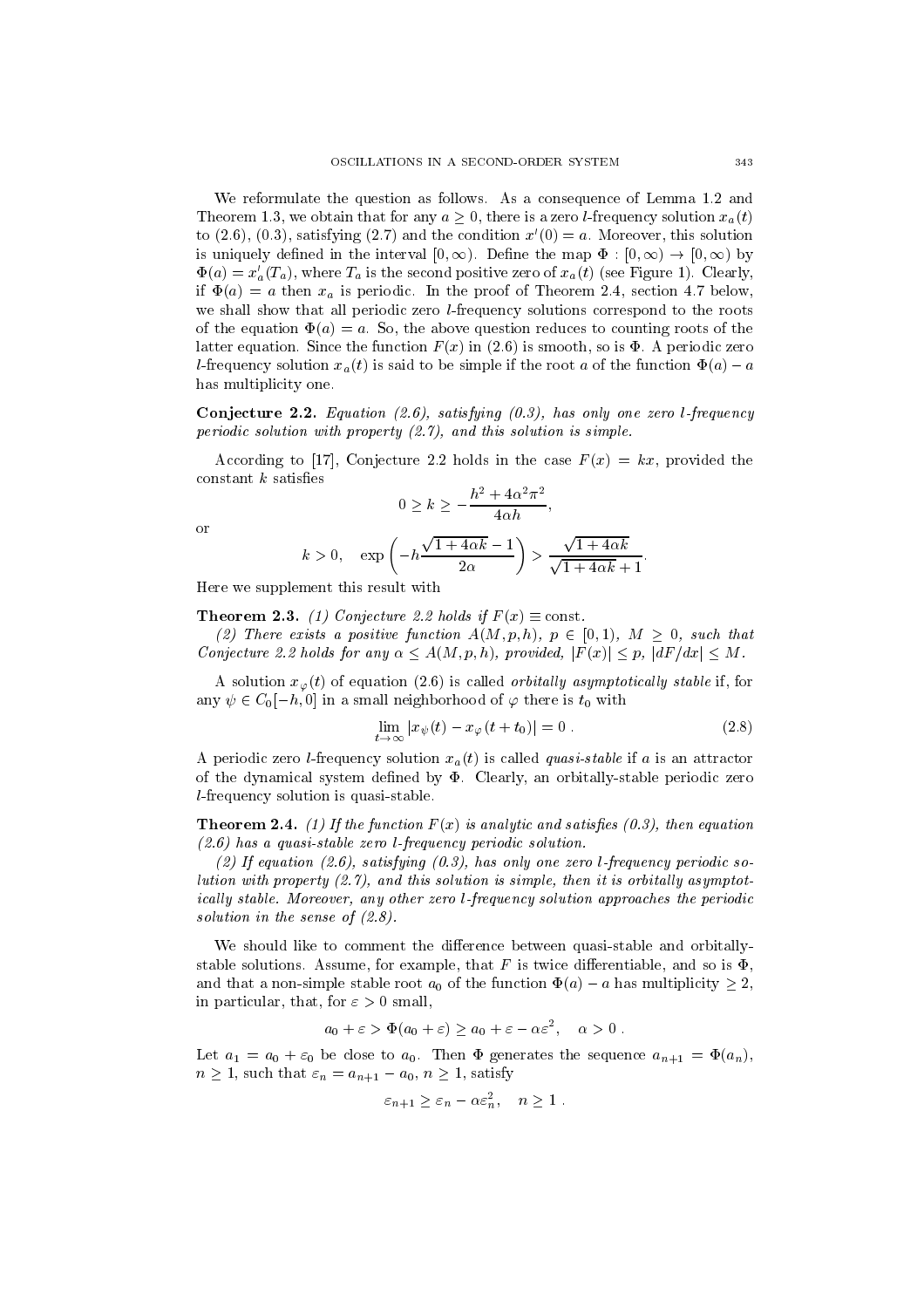This in turn implies that

$$
\varepsilon_n \ge \frac{C}{n}
$$
,  $n \ge 1$ ,  $C = \text{const} > 0$ ,  $\implies \sum_{n=0}^{\infty} \varepsilon_n = \infty$ . (2.9)

Suppose, in addition, that  $dT_a/da > 0$  at the point  $a = a_0$ , where  $T_a$  is the second positive zero of  $x_a$ . Then, for any  $a_1 > a_0$ , the 2n-th positive zero T of the solution  $x_{a_1}(t)$  satisfies

$$
T \geq nT_{a_0} + C_1 \cdot \sum_{i=0}^{n-1} \varepsilon_i, \quad C_1 = \text{const} > 0,
$$

which in view of (2.9) says that the solution  $x_{a_0}$  is not orbitally stable.

Remark 2.5. One may ask what is common in the three proven cases of Conjecture  $\mathcal{Z} \mathcal{Z}$ , when  $\Gamma(x) = \kappa x$ , or  $\Gamma(x) = \text{const}$ , or  $\alpha$  is sufficiently small, and what is the aifficatly in handing the general situation. In principle, one could write certain  $i$ mplicit cyautions for the function  $\bm{x}$  the buaced above, but such general expressions seem to be hardly treatable. It is easy to show (see section 5) that  $\bm{x}$  takes the section  $\bm{y}$ interval  $[0, 2]$  into itself, so one can expect the uniqueness and simplicity of the root of the equation  $\mathbf{\Psi}(a) = a$  when  $-1 \leq \mathbf{\Psi}(a) \leq 1$ . This, for instance, holds for small values of  $\alpha$  (the case  $(z)$  of Theorem  $z,$   $j$ ). Indeed, then equation (0.1) is close to (1),  $\omega$ ), which corresponds to the constant function  $\Psi$  . We omit the proof of Theorem . The proof of  $\eta$ 2.3(2), since it is just a routine computation.

For (relatively) large values of  $\alpha$ ,  $\Psi$  (a) can be greater than 1, the second derivative 00(a) can change sign etc.One can produce such examples playing with formatas of section 4.0 below. If  $F(x) = \kappa x$ , or  $F(x) = \text{const}$ , we integrate equation  $(0.1)$  and modelling implicit formulas for  $\bm{x}$  via elementary functions, which mhang feature (in dierent ways) to one equation in one unknown with two parameters. To prove the uniqueness of the root of  $\mathbf{Y}(a) = a$ , we then perform rather delicate (and rather dierent) computations, which do not indicate if this argument can be generalized in any way.

3. Existence of bounded solutions in the presence of an unbounded perturbation. If the function  $F(x, t)$  (which we call *perturbation*) in equation (0.1) does not satisfy  $|F| \leq 1$ , one can observe unbounded solution. In this situation, we intend to provide a sufficient condition for the existence of bounded oscillatory solutions, which, furthermore, form an open set in the space of all solutions.

**Theorem 3.1.** Let a smooth function  $F(x, t)$  satisfy for all x, t,

$$
F(0,t) = p_0, \ p_0 = \text{const} \in (-1,1), \quad 0 \le \frac{F(x,t) - p_0}{x} \le k \tag{3.10}
$$

where the positive constant k satises

$$
\exp\left(-h\frac{\sqrt{1+4\alpha k}-1}{2\alpha}\right) \ge \frac{(1+|p_0|)(2+(\sqrt{1+4\alpha k}-1)(1-e^{-\tau/\alpha}))}{4}, \quad (3.11)
$$

and is the positive root of the equation

$$
\alpha(1 - e^{-\tau/\alpha}) = \tau - \frac{1 + |p_0|}{k} \,. \tag{3.12}
$$

 $I$ hen any solution  $x(t)$  of equation (0.1) such that

$$
x(t) < 0, \ t \in [-h, 0), \quad x(0) = 0, \quad 0 \le x'(0) < \xi(h, \alpha, k, p_0) \tag{3.13}
$$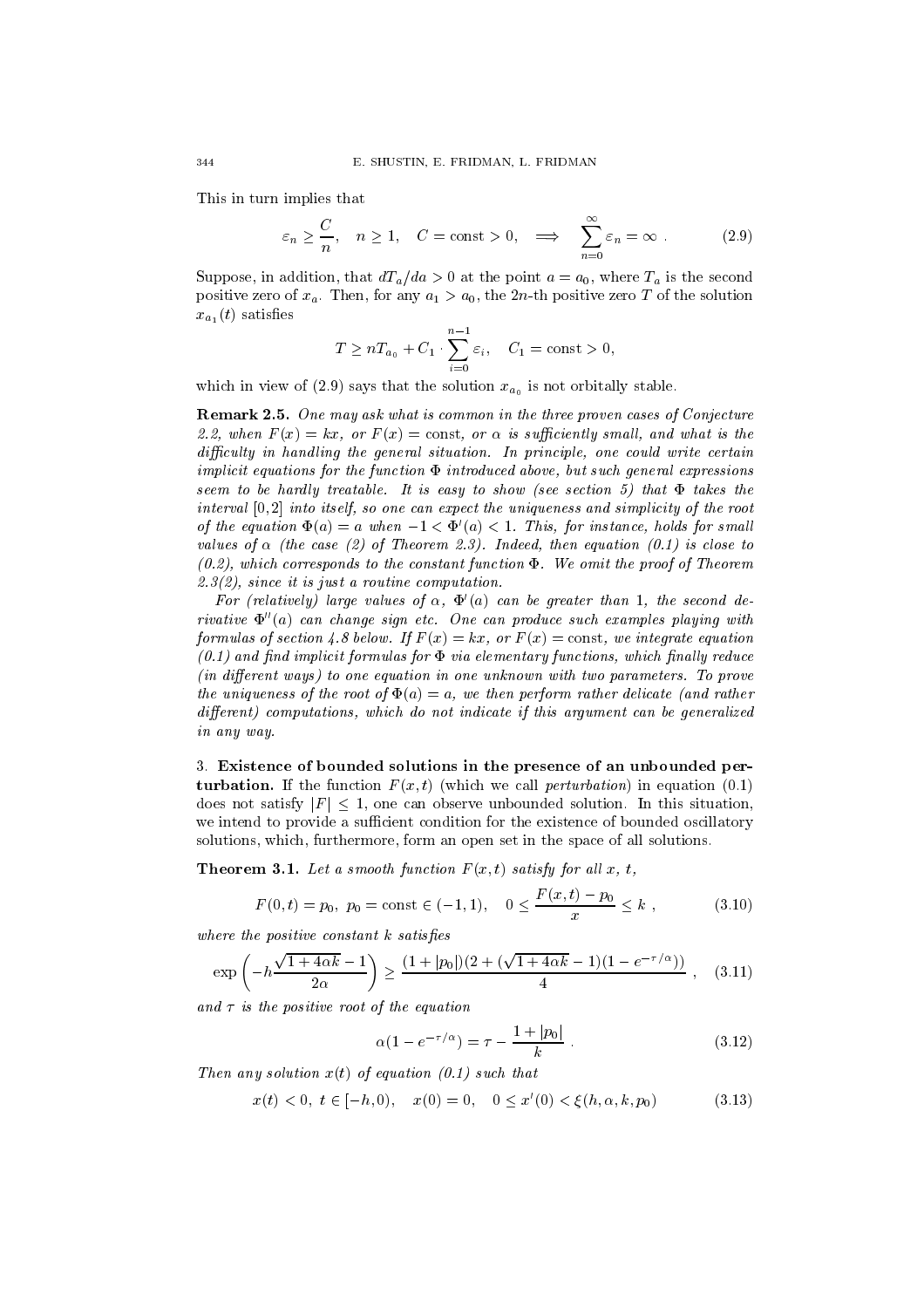or

$$
x(t) > 0, \ t \in [-h, 0), \quad x(0) = 0, \quad 0 \ge x'(0) > -\xi(h, \alpha, k, -p_0) \tag{3.14}
$$

is bounded, oscil latory, and has zero l-frequency, where

$$
\xi(h, \alpha, k, p) = \left(2 \exp \left(-h \frac{\sqrt{1+4\alpha k}-1}{2\alpha}\right) - 1 - p\right) \cdot \frac{2}{\sqrt{1+4\alpha k}-1}.
$$

In the following special case we can weaken condition (3.11)

**Theorem 3.2.** The statement of Theorem 3.1 holds if  $F(x,t) = kx + p_0$ , where  $p_0 \in (-1, 1)$  and k is positive, satisfying

$$
\exp\left(-h\frac{\sqrt{1+4\alpha k}-1}{2\alpha}\right) > \frac{\sqrt{1+4\alpha k}+|p_0|}{\sqrt{1+4\alpha k}+1} \quad . \tag{3.15}
$$

**Remark 3.3.** (1) The left-hand side of  $(3.15)$  is less than that of  $(3.11)$ , i.e., Theorem 3.2 strengthens Theorem 3.1 for a particular case.

(2) Restriction (3.11) may, in principle, be weakened, but cannot be replaced by (3.15) even in the case  $F(x, t) = F(x)$ ,  $F(0) = 0$ . Indeed, in an example with  $F(x) = k_2x, x \ge 0$ , and  $F(x) = k_1x, x < 0$ , where  $k_0 > k_1 > k_2 < 0$ , substitution of  $k = k_0 > 0$  in (3.15) turns it into an equality,  $k_1$  is close to  $k_0$ ,  $k_1 - k_2 \ll k_0 - k_1$ , a direct integration shows that there are no oscil lating solutions with zero l-frequency.

(3) In fact, under condition (3.13) or (3.14), we have  $|r(x(t),t)| \leq p_1 < 1$ with some constant  $p_1$ , i.e., such solutions  $x$  (i)  $p$  solutions the properties asserted in  $s$ cctions 1,  $\omega$ . In particular, by Theorem 1.5 an solutions of (0.1) with an initial function  $\varphi \in C_0[-h,0],$  close to  $x(t)\big|_{[-h,0]}$  satisfying (3.13) or (3.14), are bounded, oscil latory, and have zero l-frequency.

 $(4)$  If  $\alpha$  tends to zero, both conditions (3.10) and (3.15) converge to  $\alpha$ 

$$
kh < \log \frac{2}{1 + |p_0|} \;,
$$

known to be sufficient for the existence of bounded zero l-frequency oscillations in<br>the first-order system  $(0.2)$  [7, 16, 6].<br>(5) It is easy to verify that  $(3.15)$  holds for all  $\alpha > 0$ , provided  $2hk < 1 - |p_0|$ .  $\mu$  is the corder system (0.2) [1, 10, 6].

(5) It is easy to verify that (3.15) holds for all  $\alpha > 0$ , provided  $2hk < 1 - |p_0|$ .

### 4. Proofs.

4.1. **Proof of Lemma 1.1.** Assume that a continuous solution  $x_{\varphi}$  of (0.1), (1.4) is uniquely defined on  $[-h, T]$  and is differentiable on the interval  $[0, T]$ . Show that  $x_{\varphi}$  can be extended to  $[T, T + h]$  as a continuous solution of (0.1), and that such an extension is unique and differentiable.

The latter requirement is reduced to solving the initial value problem

$$
\alpha x'' = -x' + F(x, t) + \psi(t), \quad x(0) = a_0, \ x'(0) = a_1, \quad t \in [0, h], \tag{4.16}
$$

where  $\psi(t)$  is a measurable bounded function. Integrating (4.16) twice, one successively obtains

$$
x'(t) = a_1 e^{-t/\alpha} + \frac{1}{\alpha} \int_0^t (F(x(\tau), \tau) + \psi(\tau)) e^{(\tau - t)/\alpha} d\tau \quad t \ge 0 , \qquad (4.17)
$$

$$
x(t) = a_0 + \alpha a_1 (1 - e^{-t/\alpha}) + \int_0^t (1 - e^{(\tau - t)/\alpha}) (F(x(\tau), \tau) + \psi(\tau)) d\tau, \quad t \ge 0. \tag{4.18}
$$

Solutions to  $(4.16)$  are, clearly, bounded on the segment  $[0,h]$  by some constant. Hence we can assume  $|F_x(x,t)| < M = \text{const} > 0$  in our situation. Denote by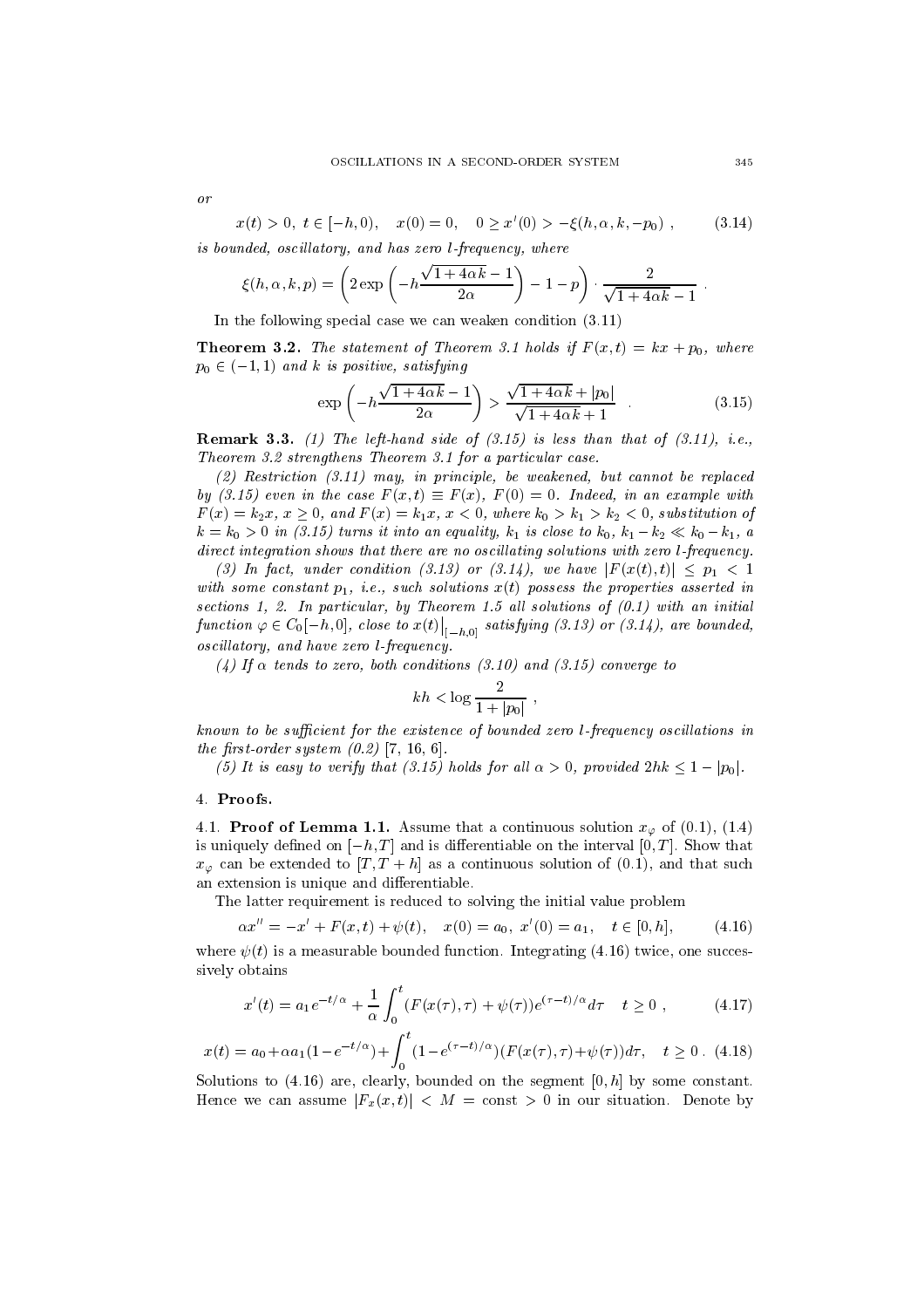$C[0, 1/M]$  the space of continuous functions on  $[0, 1/(2M)]$ , equipped with the supnorm  $||x||_{\infty} = \sup |x(\tau)|$ . Then the right hand side of (4.18) defines an operator  $Q: C[0, 1/(2M)] \rightarrow C[0, 1/(2M)]$ , which is contraction due to

$$
||Q(x_1) - Q(x_2)||_{\infty} = \sup \left| \int_0^t (1 - e^{(\tau - t)/\alpha})(F(x_1(\tau)) - F(x_2(\tau))) \right| d\tau
$$
  

$$
< Mt \cdot ||x_1 - x_2||_{\infty} \le \frac{1}{2} ||x_1 - x_2||_{\infty}.
$$

Hence there exists a unique continuous solution of  $(4.16)$  on the interval  $[0, 1/(2M)]$ . Repeating the procedure  $[2Mh] + 1$  times, one covers the interval  $[0, h]$ . The differentiability properties of  $x_{\varphi}$  can be extracted from (4.17), (4.18) and (1.5), which in turn can be proven in the same way as Lemma 5 in [1].

4.2. **Proof of Lemma 1.2.** Assume on the contrary that  $Z_{\varphi}$  is bounded, and that  $T = \max Z_{\varphi}$ . Without loss of generality suppose that  $x_{\varphi}(t) > 0$  as  $t > T$ . Then one derives from (0.1), (0.3) that, for  $t \geq T + h$ ,<br>  $\alpha x'' + x' = -1 + F(x, t) < -1 + p \implies (x'e^{t/\alpha})' < -1$  $\frac{1-p_{\alpha t/\alpha}}{1-p_{\alpha t/\alpha}}$ 

$$
\alpha x'' + x' = -1 + F(x, t) \le -1 + p \implies \left(x' e^{t/\alpha}\right)' \le -\frac{1-p}{\alpha} e^{t/\alpha}
$$

$$
\implies x(t) \le C_0 + C_1 e^{-t/\alpha} - (1-p)t,
$$

with some constants  $C_0, C_1$ , which implies  $x_{\varphi}(t) < 0$  as  $t > (|C_0| + |C_1|)/(1 - p)$ , contradicting the above assumption and proving Lemma.

4.3. **Proof of Theorem 1.3.** (1) Assume that  $x_{\varphi}(T) = 0$ ,  $\widetilde{\nu}_{\varphi}(T) = 0$ , and  $x_{\varphi}(t) \leq$  $0, t \in [T - n, T],$  whereas  $x_{\varphi}(0) \cap [T - n, T]$  is finite. We shall show that  $x_{\varphi}(t) > 0$ as  $t \in (T, T + h)$ , which will imply that  $\tilde{\nu}_{\varphi}(t) = 0$  for  $t > T$ .

Observe that the replacement of  $x_{\varphi}|_{[T-h,T]}$  by any smooth function, which is negative in  $[T-h,T)$  and zero at T, does not influence on  $x_{\varphi}\big|_{[T,\infty)}$  in view of (4.18). Thus,  $x = x_{\varphi}$  satisfies

$$
\alpha x'' = -x' + F(x, t) + 1, \ t \in [T, T + h], \quad x(T) = 0, \ x'(T) \ge 0.
$$

Hence

$$
x'(t) = x'(T)e^{(T-t)/\alpha} + \frac{1}{\alpha} \int_T^t (1 + F(x(\tau), \tau))e^{(\tau - t)/\alpha} d\tau
$$
  

$$
\geq \frac{1-p}{\alpha} \int_T^t e^{(\tau - t)/\alpha} d\tau = (1-p)(1 - e^{(T-t)/\alpha}), \quad t \in [T, T + h].
$$
 (4.19)

In particular,  $x(t)$  strictly increases in  $(T, T + h)$ , and so is positive there.

(2) Assume that  $\nu_\varphi(T) = n > 0$ , n is even,  $x_\varphi(T) = 0$ ,  $x_\varphi(t) < 0$  as  $T-\varepsilon < t < T$ . Denote

$$
T^* = \min\{t \in (T - h, T) : x_{\varphi} \text{ changes sign at } t\}.
$$
 (4.20)

Since *n* is even,  $x_{\varphi}(t) \leq 0$  in the interval  $[I - n, I]$ . Hence  $x_{\varphi}$  satisfies

$$
\alpha x'' = -x' + F(x, t) + 1, \ t \in [T, T^* + h], \quad x(T) = 0, \ x'(T) \ge 0,
$$

which as above implies that  $x_{\varphi}$  is positive in  $(T, T^* + h]$ . That means  $T^{**} > T^* + h$ , where

$$
T^{**} = \min\{t > T : x_{\varphi}(t) = 0\},\tag{4.21}
$$

implying  $\nu_{\varphi}(T^{**}) \leq \nu_{\varphi}(T)$ , and we are done in this case.

(3) Assume that  $\nu_{\varphi}(T) = n > 0$ , n is odd,  $x_{\varphi}(T) = 0$ ,  $x_{\varphi}(t) < 0$  as  $T - \varepsilon < t < T$ . Introduce T by (4.20), and T by (4.21). If  $T \geq T + n$ , then  $\nu_{\varphi}(T) \leq \nu_{\varphi}(T)$ . If  $T^{**} < T^* + h$  then  $\nu_\varphi(T^{**}) = n + 1$ . In both the cases one has  $\widetilde{\nu}_\varphi(T^{**}) \leq \widetilde{\nu}_\varphi(T)$ .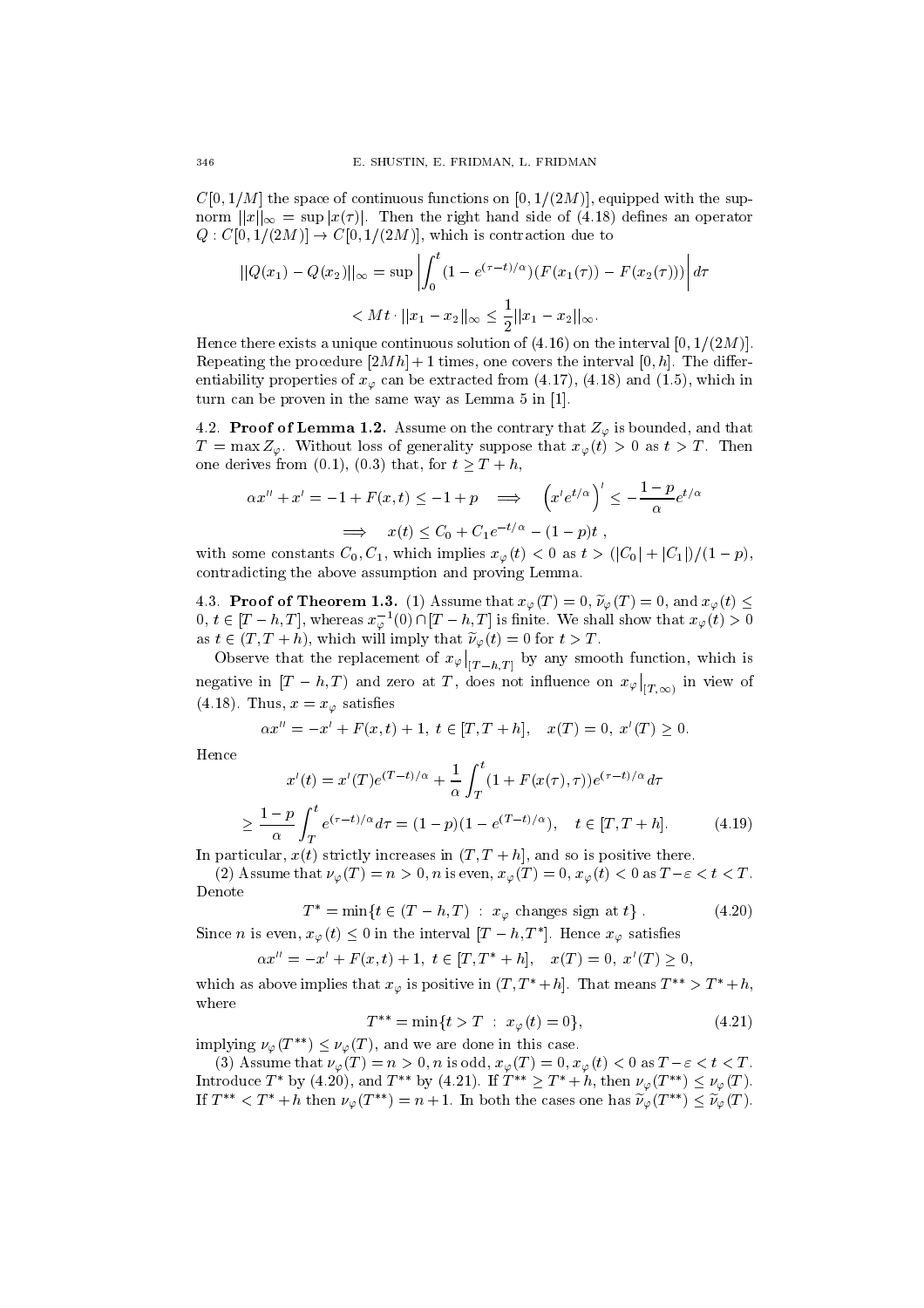4.4. Proof of Theorem 1.5. Let  $\varphi \in U_0^{\circ}$ . Then there exists  $I > n$  such that  $x_{\varphi}(T) = 0$ ,  $\nu_{\varphi}(T) = 0$  and, for instance,  $x_{\varphi}(t) \leq 0$  as  $t \in [T - h, T]$ . Then (4.19) tells us that  $x_{\varphi}(t) > 0$  as  $t \in (T, T + h + 2\varepsilon)$  for some  $\varepsilon > 0$ . If  $\psi \in C_0[-h, 0]$  is close to  $\varphi,$  then  $\psi^{-1}(0)$  is contained in a sumclently small neighborhood of  $\varphi^{-1}(0),$ and

$$
mes({\varphi > 0} \circ {\psi > 0}), \quad mes({\varphi < 0} \circ {\psi < 0})
$$

are small enough, where  $A \circ B$  denotes  $(A \setminus B) \cup (B \setminus A)$ . Hence  $Z_{\psi} \cap [0; T + 2h]$ is contained in a sufficiently small neighborhood of  $Z_{\varphi} \cap [0; T + 2h]$ . Therefore  $x<sub>\psi</sub>(t) > 0$  as  $t \in (T + \varepsilon/2, T + h + 3\varepsilon/2)$ , which, as in the proof of Theorem 1.3, implies  $N_{\psi} = 0$ .

4.5. Proof of Theorem 2.1 in the zero l-frequency case. Since by Lemma 1.2 any solution  $x_{\varphi}$  of (2.6), satisfying (0.3), oscillates around zero, so does  $x'_{\varphi}$ . Hence

$$
\sup_{t\geq T}x'_\varphi(t)=\sup_{t^*}x'_\varphi(t^*),
$$

where  $t$  -runs through the local maxima  $t \geq 1$  , and T is the first local extremum of  $x'_\varphi$ . In particular, in a neighborhood of a local maximum  $t^*$  of  $x'_\varphi$  we have  $x_{\varphi}(t_k) \geq 0, t_k \to t$ ,  $t_k < t$ ; hence  $-x_{\varphi}(t) + F(x_{\varphi}(t)) \pm 1 \geq 0$ , and thus,

$$
x'_{\varphi}(t^*) \le 1 + p \tag{4.22}
$$

Let  $\varphi \in C_0[-h, 0]$  be such that  $\varphi(t) < 0, t < 0, \varphi(0) = 0, \varphi'(0) = a > 0$ . By Theorem 1.3,  $\nu_{\varphi}(t) \equiv 0$ . Note also that in this case the solution  $x_{\varphi}|_{[0,\infty)}$  is [0;1) completely determined by the value of  $a$ . Due to  $(4.22)$ , the map  $\Phi$ , introduced in section 2, takes the segment [0, 2] into itself. Hence there exists  $a \in [0, 1 + p]$  such that  $\Phi(a) = a$ , thereby defining a periodic zero *l*-frequency solution.

4.6. Proof of Theorem 2.1 in the positive *l*-frequency case. *Step 1*. Fix an integer  $n > 0$  and consider the family of equations

$$
\alpha x''(t) = -x'(t) + F(x(t)) - \text{sign}\,x(t - h\kappa), \quad \kappa \in (0, \infty), \quad (4.23)
$$

with the initial conditions

$$
x(t) = \varphi(t), \quad \varphi \in C_0[-\kappa h], \quad \varphi(0) = 0, \quad \varphi(t) < 0 \text{ as } t < 0. \tag{4.24}
$$

Let  $\Psi$  : (0,  $\infty$ )  $\times$   $\vert 0, z \vert \to \vert 0, z \vert$  be a map such, for any  $\kappa \in$  (0,  $\infty$ ), the restriction of  $x(t) = \varphi(t), \quad \varphi \in C_0[-\kappa n],$ <br>
Let  $\Psi : (0, \infty) \times [0, 2] \to [0, 2]$  be a map<br>  $\Psi$  on the segment  $\{\kappa\} \times [0, 2]$  is the n  $\Psi$  on the segment  $\{\kappa\} \times [0,2]$  is the map  $\Phi$  for system (4.23) as defined in section 2. Since it is continuous, the set

$$
A = \{ (\kappa, a) \in (0, \infty) \times [0, 2] : \Phi_{\kappa}(a) = a \}
$$

is closed in (0,  $\infty$ )  $\times$  [0,  $\angle$ ]. Introduce one more map, if : (0,  $\infty$ )  $\times$  [0,  $\angle$ ]  $\rightarrow$  K, which sends a point  $(\kappa, a)$  to the second positive zero of the solution to (4.23), (4.24). It is continuous as well, and sends any point  $(\kappa, a) \in A$  to the minimal positive period of the corresponding periodic solution. We intend to show that the image of the map

$$
\Theta: A \to \mathbb{R}, \quad \Theta(\kappa, a) = h\kappa + n\Pi(\kappa, a)
$$

is the whole interval  $(0, \infty)$ . In particular, there exists  $(\kappa, a) \in A$  such that

$$
h\kappa + n\Pi(\kappa, a) = h ,
$$

and thus, for the corresponding  $\Pi(\kappa, a)$ -periodic solution to (4.23), we have

$$
\alpha x''(t) = -x'(t) + F(x(t)) - \text{sign}\,x(t - h\kappa)
$$
  
=  $-x'(t) + F(x(t)) - \text{sign}\,x(t - h\kappa - n\Pi(\kappa, a))$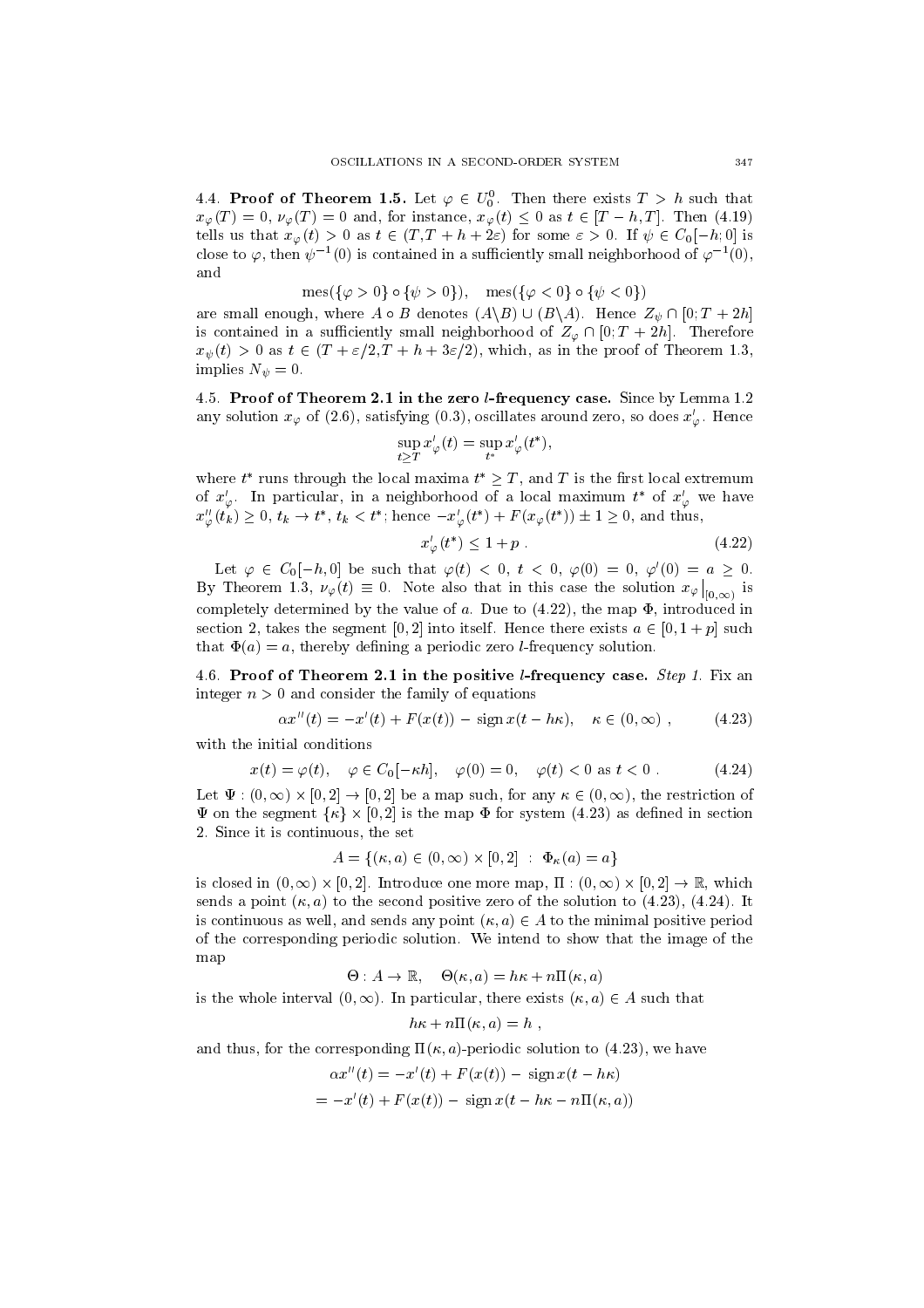$$
= -x'(t) + F(x(t)) - \text{sign}\,x(t-h) ,
$$

i.e., it is a periodic solution to (2.6) with  $\tilde{\nu} \equiv n$ .

Step 2. Show that

$$
\lim_{\kappa \to \infty} \Pi(\kappa, a) = \infty, \qquad \lim_{\substack{\kappa \to 0 \\ (\kappa, a) \in A}} \Pi(\kappa, a) = 0
$$

uniformly on  $a \in [0, 2]$ . The first relation immediately follows from  $\Pi(\kappa, a) > h\kappa$ . Assume that the second relation does not hold. Then there exists a sequence uniformly on  $a \in [0, 2]$ . The first relation immediately follows from  $\Pi(\kappa, a) > h\kappa$ .<br>Assume that the second relation does not hold. Then there exists a sequence  $(\kappa_k, a_k) \in A$  such that  $\kappa_k \to 0$ ,  $a_k \to a^* \ge 0$ ,  $\Pi(\kappa_k$ 

Observe that  $T^* < \infty$ . Indeed, equation (4.23) on the segment [0, h<sub>K</sub>] turns into

$$
\alpha x'' = -x' + F(x) + 1, \quad x(0) = 0, \quad x'(0) = a \in [0, 2].
$$

Hence by formulas (4.17), (4.18),

$$
x'(hk) \le a + \frac{(1+p)h\kappa}{\alpha} \le 3 + \frac{(1+p)h\kappa}{\alpha},
$$
  

$$
x(h\kappa) \le \alpha a (1 - e^{-h\kappa/\alpha}) + (1+p) \int_0^{h\kappa} (1 - e^{(\tau - h\kappa)/\alpha}) d\tau \le (a+1+p)h\kappa \le (3+p)h\kappa.
$$

On the segment defined by  $t \geq h\kappa$ ,  $x(t) \geq 0$ , we have

$$
\alpha x'' = -x' + F(x) - 1, \quad x(h\kappa) \le (3+p)h\kappa, \quad x'(0) \le 3 + \frac{(1+p)h\kappa}{\alpha} ;
$$

hence again by (4.18)

$$
x(t) \le (3+p)h\kappa + (3\alpha + (1+p)h\kappa)(1 - e^{(t-h\kappa)/\alpha}) - (1-p)\int_{h\kappa}^{t} (1 - e^{(\tau-t)/\alpha})d\tau
$$

$$
= (3+p)h\kappa + (3\alpha + (1+p)h\kappa)(1 - e^{(h\kappa - t)/\alpha}) - (1-p)(t - h\kappa - \alpha(1 - e^{(h\kappa - t)/\alpha}))
$$
  
< 6h\kappa + 4\alpha - (1-p)t.

Hence  $x(t)$  has its first positive zero at some point  $T_1 \leq (6h\kappa + 4\alpha)/(1 - p)$ , and consequently its second positive zero at some point  $T_2 \leq (12h\kappa + 8\alpha)/(1 - p)$ .

The limit of the zero l-frequency solutions (the convergence is evident in view of the continuous dependence on  $\kappa$  and  $\alpha$ , including the zero values) to the corresponding equations is a T-periodic function  $x(t)$  such that, for some  $T \in [0, T]$ ,

$$
x(0) = x(T) = x(T^*) = 0, \quad x'(0) = x'(T^*) = a^*, \tag{4.25}
$$

$$
\alpha x''(t) = -x'(t) + F(x(t)) - 1, \quad x(t) \ge 0, \quad t \in [0, T], \tag{4.26}
$$

$$
\alpha x''(t) = -x'(t) + F(x(t)) + 1, \quad x(t) \le 0, \quad t \in [T, T^*].
$$

Without loss of generality assume that  $T > 0$ . Then  $a^* = x'(0) > 0$ , since otherwise (4.26) would imply  $x(t) < 0$  for small positive t. If  $x'(T_0) = 0$  for some  $T_0 \in [0, T]$ then  $x''(T_0) = F(x(T_0)) - 1 \le p - 1 < 0$ , i.e.,  $T_0$  is a strong local maximum of  $x(t)$ . Hence such a point  $T_0$  is unique, belongs to  $(0, T)$  and is the global maximum of x(t) on [0, T]. Moreover,  $x'(t) > 0, t \in [0, T_0)$ , and  $x'(t) < 0, t \in (T_0, T]$ . We shall show that

$$
a^* = x'(0) > |x'(T)|.
$$
\n(4.27)

the contract of the contract of the contract of the contract of the contract of

Since  $x(t)$  is strictly monotone in [0, T<sub>0</sub>] and in [T<sub>0</sub>, T], we can replace (4.26) by the equation

$$
\frac{dy}{dx} = -\frac{1}{\alpha} - \frac{1 - F(x)}{\alpha y}, \quad 0 \le x \le x(T_0), \quad y(0) = a^*, \ y(x(T_0)) = 0,
$$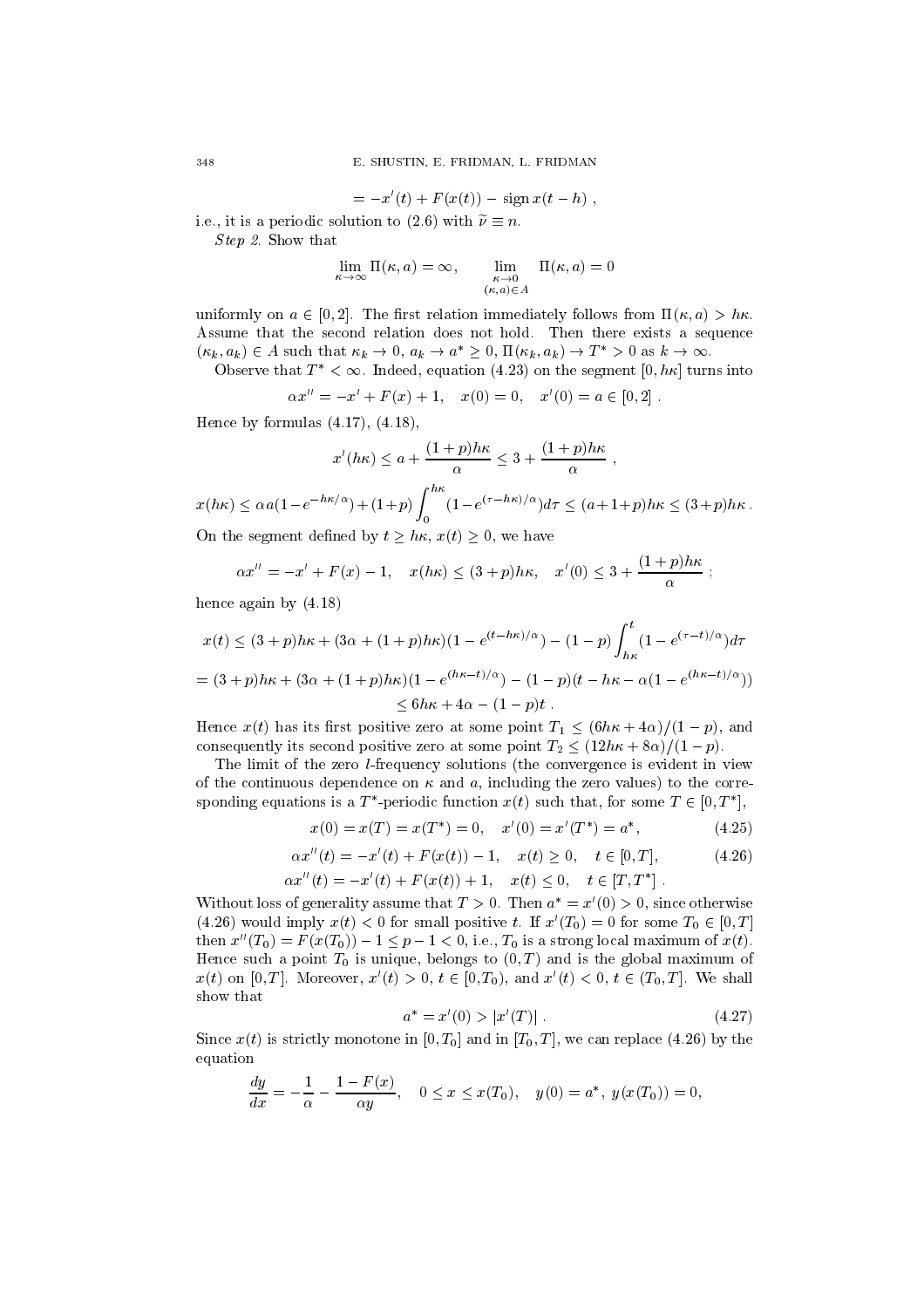corresponding to the interval [0,  $T_0$ ] with  $y = x'$ , and the equation

$$
\frac{dz}{dx} = \frac{1}{\alpha} - \frac{1 - F(x)}{\alpha z}, \quad 0 \le x \le x(T_0), \quad z(0) = -x'(T), \ z(x(T_0)) = 0,
$$

corresponding to the interval  $[0, T_0]$  with  $z = -x'$ . This immediately implies  $y(x) >$  $z(x)$  for any  $0 \le x \le x(T_0)$ , and hence (4.27). In the same manner one derives that  $|x(T)| > x(T)$ , which together with  $(4.27)$  gives  $a > x(T)$ , contradicting  $\lambda$  . The set of  $\lambda$ at  $|x'(T)| > x(T^*)$ , which together wit<br>25).<br>Step 3. Since  $A \cap (\{\kappa\} \times [0,2]) \neq \emptyset$  for

Step 3. Since  $A \cap (\{\kappa\} \times [0,2]) \neq \emptyset$  for any  $\kappa \in (0,\infty)$ ,

$$
\lim_{\substack{\kappa \to 0 \\ (\kappa, a) \in A}} \Theta(\kappa, a) = 0, \qquad \lim_{\substack{\kappa \to \infty \\ (\kappa, a) \in A}} \Theta(\kappa, a) = \infty \tag{4.28}
$$

uniformly on  $a \in [0, 2]$ . Thus, to complete the proof, we have to establish the connectedness of  $\Theta(A) \subset \mathbb{R}$ . We argue on the contrary. Assume that  $\Theta(A) \subset$  $(0, \theta) \cup (\theta, \infty), \theta > 0.$  Then the sets

$$
A_{-} = A \cap \Theta^{-1}(0, \theta), \quad A_{+} = A \cap \Theta^{-1}(\theta, \infty)
$$

are nonempty and closed in  $(0, \infty) \times [0, 2]$ . Notice that

y and closed in 
$$
(0, \infty) \times [0, 2]
$$
. Notice that  
\n $A \cap {\kappa \in (0, \infty), \ a = 2} = A \cap {\kappa \in (0, \infty), \ a = 0} = \emptyset$ .

Indeed,  $\Psi(\kappa, 2) < 1 + p < 2$  and  $\Psi(\kappa, 0) > 0$ . Here the equality  $\Psi(\kappa, 0) = 0$  is impossible, because otherwise the corresponding periodic zero l-frequency solution x with  $x(0) = x'(0) = 0$  would have a local minimum at 0 in view of  $x''(0) = 0$  $(1 + F(0))/\alpha > 0$ , but x changes its sign at 0 from minus to plus by construction. The uniform convergence in  $(4.28)$  implies also that  $A_{+}$  does not intersect some strip  $(0, \varepsilon) \times (0, 2)$ . Take a sumelently large  $\kappa \geq 0$  such that  $A_+ \subset (0, \kappa) \times (0, 2)$ and

$$
A_{+}^{*} = A_{+} \cap (0, \kappa^{*}] \times [0, 2] \neq \emptyset.
$$

Furthermore,  $A_+$  is compact and disjoint with the segments  $\{0\}\times[0,Z],\, [0,K_-]\times\{0\},$ Furthermore,  $A_{+}^{*}$  is compact and disjoint with the segments  $\{0\} \times [0, 2]$ ,  $[0, \kappa^*] \times \{0\}$ ,<br> $[0, \kappa^*] \times \{2\}$ , and with the compact set  $\overline{A}_{-}$ . In particular, we can cover  $A_{+}^{*}$  by the union U of finitely many open discs such that the closure  $\overline{U}$  is disjoint with the above three segments as well as with  $\overline{A}_-$ , take the segment  $S = \{\kappa = \kappa^*, 0 \leq a \leq 2\}.$ By construction, it does not meet  $A_{-}$ . If it crosses  $\overline{U}$ , then we construct a path in  $(0, \kappa \mid \times \mid 0, 2]$ , starting from the point  $(\kappa \mid 0)$ , then along S to the intersection point with  $\overline{U}$ , then along finitely many circle arcs of  $\partial \overline{U}$  until we come to S again. After nifiely many such moves along  $S$  and  $\partial U$ , we end up at  $(\kappa_-, z)$ . The continuous path constructed hes inside  $(0, \kappa + \times |0, 2|)A$ , but this is impossible, since the difference  $\Psi(\kappa, a) = a$  changes its sign along this path from plus at  $(\kappa_-, 0)$  to minus at  $(\kappa_-, 2)$ , so must be intersection point with A.

4.7. Proof of Theorem 2.4. The problem reduces to the study of the function  $\Phi$  defined in section 2. We intend to show that

$$
\Phi'(a) \ge 0, \quad a \in [0, 2] \tag{4.29}
$$

If  $F(x)$  is analytic then  $\Phi(a)$  is analytic as well. Hence there are only finitely many roots of the equation  $\Phi(a) = a$  in the segment [0, 2], because  $\Phi(a) \neq a$  in view of  $\Phi(2) \leq 1 + p < 2$ . The latter inequality together with  $\Phi(0) > 0$  (see section 4.6) says that there is  $a_0 \in (0, 2)$  such that  $\Phi(a_0) = a_0$  and  $\Phi(a) - a$  changes its sign from plus to minus at  $a_0$ . Assuming (4.29) to be true, this means that  $a_0$  is an attractor of the dynamical system  $a \mapsto \Phi(a)$  on [0, 2]; hence the corresponding zero l-frequency periodic solution is quasi-stable.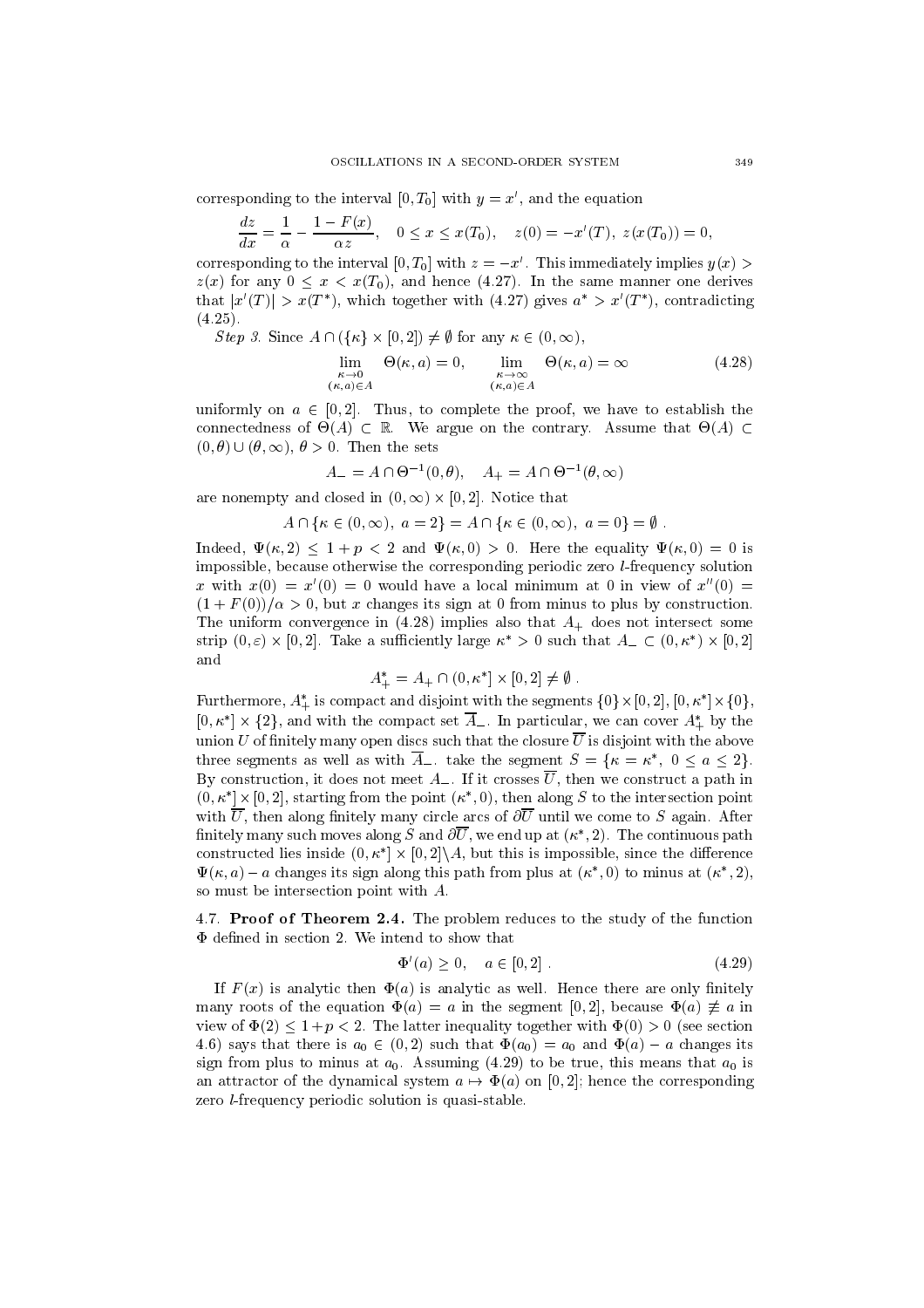Inequality (4.29) implies statement (2) of Theorem 2.4 as well. Indeed, the simplicity of the (unique) root  $a_0$  of the function  $\Phi(a) - a$  means that  $\Phi'(a_0) < 1$ . Together with (4.29) this implies that any sequence  $a_1 \in [0, 2]$ ,  $a_{i+1} = \Phi(a_i), i \ge 1$ , satisfies

$$
\varepsilon_{i+1} \le q\varepsilon_i, \quad q = \text{const} \in (0,1), \quad \varepsilon_i = a_i - a_0, \ i \ge 1;
$$

hence

$$
\sum_{i=1}^{\infty} \varepsilon_i < \infty \;,
$$

which in view of the boundedness of  $|dT_a/da|$  in a neighborhood of  $a_0$ , gives the existence of the limit

$$
\lim_{n\to\infty}(T_{a_1}^{(n)}-nT_{a_0})\ ,
$$

where  $T_{a_1}^{\cdots}$  is the 2n-th positive zero of  $x_{a_1}$ .

Now we prove (4.29). Let  $a > 0$ . Denote by  $T_a$  and  $T_a$  the first and the second positive zero of  $x_a$  and introduce the functions  $\Psi_+$ ,  $\Psi_-$  :  $[0, 2] \rightarrow [0, 2]$  by  $\Psi_{+}(a) = -x_{a}'(T_{a}')$ ,  $\Psi_{-}(-x_{a}'(T_{a})) = x_{a}'(T_{a})$ . To prove (4.29) it is sufficient to show that  $\Psi'_{+}(s) \geq 0$ ,  $\Psi'_{-}(s) \geq 0$ ,  $s \in [0,2]$ , or, equivalently, that  $\Psi_{+}$  and  $\Psi_{-}$  are increasing.

Let us consider  $\Psi_+$ . Put  $b = a + \delta$ , where  $\delta > 0$  is a small parameter, and show that  $\Psi_{+}(b) > \Psi_{+}(a)$ . As seen in the proof of Theorem 1.3, section 4.3, any solution  $x(t)$  of (2.6) with  $x(0) = 0$ ,  $x'(0) > 0$ , is strictly increasing in [0, h]. Hence (2.6) reduces to the equation

$$
\frac{dy}{dx} = -\frac{1}{\alpha} + \frac{1 + F(x)}{\alpha y}, \quad y(0) = x'(0), \ 0 \le x \le x(h) \;, \tag{4.30}
$$

where  $y(x) := x'(t)$ . If  $y_a(x)$ ,  $y_b(x)$  are solutions to (4.30) with  $y_a(0) = a < y_b(0)$ b, then (due to the solution uniqueness theorem)  $y_b(x) > y_a(x)$  on the whole interval  $0 \leq x \leq x_a(h)$ . In other words,  $x'_b(\tau(t)) > x'_a(t)$  for any  $t \in [0, h]$  and  $\tau(t) \in [0, h]$ such that  $x_b(\tau (t)) = x_a(t)$ . It follows then that (see Figure 2)

$$
x_b(t) > x_a(t)
$$
 and  $\tau(t) < t$  as  $t \in (0, h]$ . (4.31)

Smooth dependence with respect to initial data gives

$$
\tau(h) = h - M_1 \delta + O(\delta^2), \quad x'_b(\tau(h)) = x'_a(h) + M_2 \delta + O(\delta^2) , \tag{4.32}
$$

with positive numbers  $M_1, M_2$  depending on a. Let  $t_1 > h$  be the minimal positive such that  $x_a(t_1) = x_b(h)$  (see Figure 2). Relations (4.32) imply that

$$
t_1 - h = h - \tau(h) + O(\delta^2)
$$
.

Then

$$
x'_{b}(h) = x'_{b}(\tau(h)) + \frac{1}{\alpha}(-x'_{b}(\tau(h)) + F(x_{a}(h)) + 1)(h - \tau(h)) + O(\delta^{2})
$$
  
\n
$$
= x'_{a}(h) + M_{3}\delta + O(\delta^{2}), \quad M_{3} = M_{2} + \frac{M_{1}}{\alpha}(-x'_{a}(h) + F(x_{a}(h)) + 1),
$$
  
\n
$$
x'_{a}(t_{1}) = x'_{a}(h) + \frac{1}{\alpha}(-x'_{a}(h) + F(x_{a}(h)) - 1)(t_{1} - h) + O(\delta^{2})
$$
  
\n
$$
= x'_{a}(h) + \frac{1}{\alpha}(-x'_{a}(h) + F(x_{a}(h)) - 1)(h - \tau(h)) + O(\delta^{2})
$$
  
\n
$$
= x'_{a}(h) + M_{4}\delta + O(\delta^{2}), \quad M_{4} = \frac{M_{1}}{\alpha}(-x'_{a}(h) + F(x_{a}(h)) - 1).
$$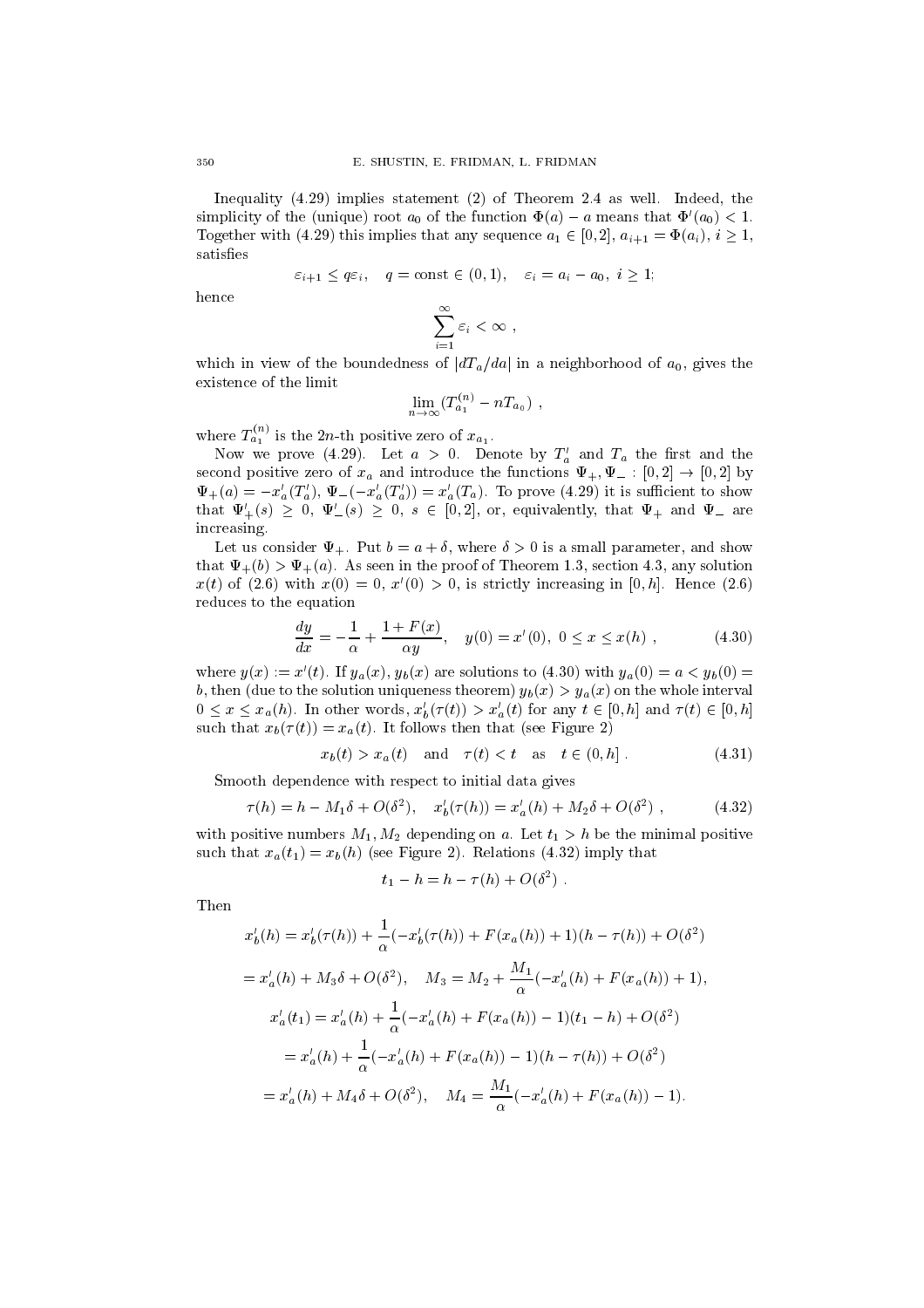

rigure 2. Comparison of  $x_a$  and  $x_b$ 

Clearly,  $M_3 > M_4$ ; hence, for a sufficiently small  $\delta > 0$ ,

$$
x'_b(h) > x'_a(t_1) \tag{4.33}
$$

As seen in the proof of Theorem 2.1, section 4.6, the solution  $x_a(t)$  is positive in  $[h, T_a]$  and has in  $[h, T_a]$  a unique extremum, a global maximum, at some point  $T_0 > h$ . So,  $x_a$  satisfies the equation

$$
\frac{dy}{dx} = -\frac{1}{\alpha} + \frac{-1 + F(x)}{\alpha y},\tag{4.34}
$$

$$
y(x_b(h)) = x'_a(t_1), \quad x_b(h) \le x \le x_a(T_0),
$$

where  $x = x_a$ ,  $y = x'_a$ . The function  $x_b$  satisfies equation (4.34) with the initial data

$$
y(x_b(h)) = x'_b(h)
$$
 (4.35)

in a neighborhood of the point  $x = x_b(h)$ . Since  $x'_a(t) > 0$  as  $t \in [t_1, T_0)$ , and  $x'_b(\tau_+(t)) > x'_a(t)$  for t in a neighborhood of  $t_1$  and  $\tau_+(t)$  such that  $x_b(\tau_+(t)) =$  $x_a(t)$ , according to (4.33), the initial value problem (4.34), (4.35) has a solution on the whole segment  $[x_b(h), x_a(T_0)]$ , and, moreover,

$$
x'_{b}(\tau_{+}(T_{0})) > x'_{a}(T_{0}) = 0.
$$

This implies that

$$
x_b(T_1) \stackrel{\text{def}}{=} \max_{t \in [0, T'_b]} x_b(t) > x_a(T_0) = \max_{t \in [0, T'_a]} x_a(t),
$$

and

$$
x'_b(\tau_-(T_0)) < x'_a(T_0) = 0 \;,
$$

where  $\tau_- : [I_0, I_a] \to [I_1, I_b]$  is defined by  $x_b(\tau_-(t)) = x_a(t)$ . The latter inequality implies

$$
\Psi_+(b) = -x'_b(T'_b) > -x'_a(T'_a) = \Psi_+(a),
$$

since  $x_a$  and  $x_b$  induce solutions to (4.34) in  $0 \le x \le x_a(T_0)$  with the initial data  $y(x_a(T_0)) = 0$  and  $y(x_a(T_0)) = x'_b(\tau_-(T_0))$ , respectively.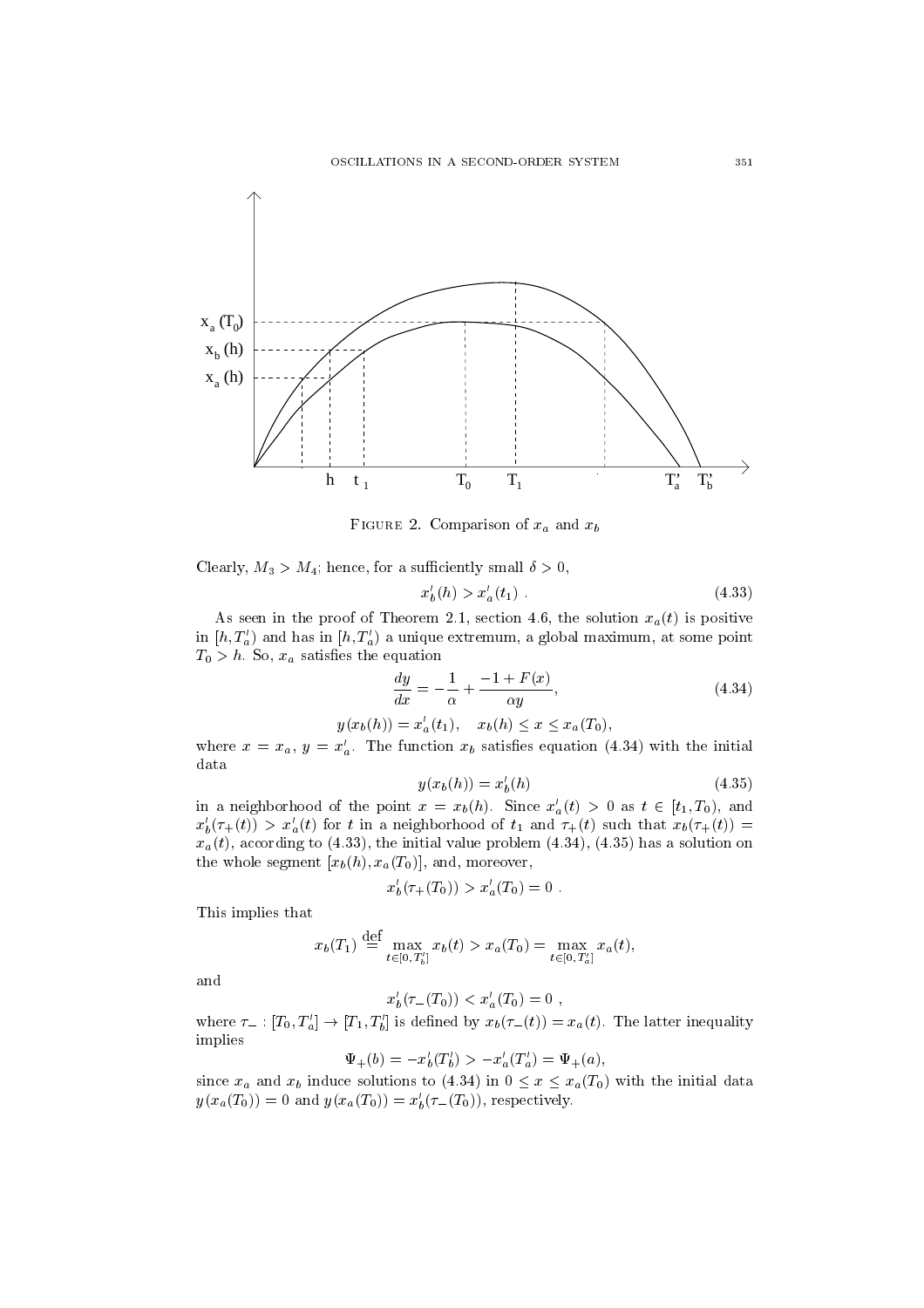In the same way one can show that  $\Psi_{-}$  is increasing.

4.8. Proof of Theorem 2.3(1). We assume that  $F(x) \equiv q = \text{const}, 0 \le q \le 1$ .

We have to show that the equation  $\Phi(a) = a$  has a unique solution in the segment  $[0, 1 + q]$ .

Step1. The case  $q = 0$  has been treated in [17], section 3.6. Assume that  $0 <$  $q < 1$ . Let  $x(t)$  be a zero *l*-frequency solution of (2.6) with  $x(0) = 0$ ,  $x'(0) = a > 0$ . It satisfies

$$
\alpha x'' = -x' + q + 1, \quad 0 \le t \le h, \ u + h \le t \le u + v,
$$
  

$$
\alpha x'' = -x' = q - 1, \quad h \le t \le u + h,
$$

where u and  $u + v$  are the first and the second positive zeroes of  $x(t)$ . One can easily get that

$$
x(t) = (1 + q - a)\alpha(e^{-t/\alpha} - 1) + (1 + q)t, \quad 0 \le t \le h,
$$
  
\n
$$
x(t) = \alpha(1 + q - a - 2e^{h/\alpha})e^{-t/\alpha} + 2h + \alpha(1 + a - q) - (1 - q)t,
$$
  
\n
$$
x'(t) = (2e^{h/\alpha} - 1 - q + a)e^{-t/\alpha} - 1 + q, \quad h \le t \le u.
$$

Denoting  $b = -x'(u), c = x'(u + v)$ , we obtain the equations

$$
\alpha(1+q-a-2e^{h/\alpha})e^{-u/\alpha} + 2h + \alpha(1+a-q) - (1-q)u = 0, \qquad (4.36)
$$

$$
b \stackrel{\text{def}}{=} \Psi_{+}(a) = 1 - q - (2e^{h/\alpha} - 1 - q + a)e^{-u/\alpha}, \tag{4.37}
$$

$$
\alpha(1 - q - b - 2e^{h/\alpha})e^{-v/\alpha} + 2h + \alpha(1 + b + q) - (1 + q)u = 0, \qquad (4.38)
$$

$$
c \stackrel{\text{def}}{=} \Psi_{-}(b) = 1 + q - (2e^{h/\alpha} - 1 + q + b)e^{-v/\alpha}.
$$
 (4.39)

For any  $\alpha$ , q, we count solutions to (4.36)-(4.39) with  $c = a$ . Assuming the latter equality and introducing parameters

$$
a' = 1 + q - a, \quad b' = 1 - q - b, \quad w = 2 - a' - b',
$$

we rewrite (4.36)-(4.39) as

$$
b' = (2e^{h/\alpha} - a')e^{-u/\alpha}, \quad a' = (2e^{h/\alpha} - b')e^{-v/\alpha}, \tag{4.40}
$$

$$
2h + \alpha w = (1 - q)u = (1 + q)v. \tag{4.41}
$$

Note that  $a \leq 1 + q$ ,  $b \leq 1 - q$  by (4.37), (4.39). Hence  $0 \leq w \leq 2$ . Also, knowing the value of w, one can uniquely restore  $u, v, a', b'$ , and hence  $a, b$ , from (4.40), (4.41). Solving (4.40), (4.41) with respect to  $a', b', u, v$  and substituting this into  $w = 2 - u - v$ , we obtain

$$
G(w, \alpha, q) \stackrel{\text{def}}{=} (2 - w) \left( \exp\left(\frac{4h}{\alpha(1-q^2)} + \frac{2w}{1-q^2}\right) - 1 \right)
$$

$$
-2e^{h/\alpha} \left( \exp\left(\frac{2h}{\alpha(1-q)} + \frac{w}{1-q}\right) + \exp\left(\frac{2h}{\alpha(1+q)} + \frac{w}{1+q}\right) - 2 \right) = 0 \tag{4.42}
$$

Hence our problem reduces to showing that, given  $\alpha \in (0, \infty), q \in (0, 1)$ , there exists at most one (counting multiplicities) solution  $w \in [0, 2]$  to (4.42). In [17] it was shown for  $q = 0$ . If, for some  $\alpha$ , q there exist two solutions (counting multiplicities) to (4.42), then there exists a point  $(w, \alpha, q) \in \Pi = [0, 2] \times (0, \infty) \times [0, 1)$  such that shown for  $q = 0$ . If, for some  $\alpha$ ,  $q$  there exist two solutions (counting multiplicities)<br>to (4.42), then there exists a point  $(w, \alpha, q) \in \Pi = [0, 2] \times (0, \infty) \times [0, 1)$  such that<br> $G(w, \alpha, q) = G_w(w, \alpha, q) = 0$ . We shall show that empty.

Step 2. We shall now prove that there exists a function  $\alpha_{\infty} : [0,1) \rightarrow (0,\infty)$ such that  $|G_w(w, \alpha, q)| + |G(w, \alpha, q)| > 0$  as  $\alpha > \alpha_\infty(q)$ .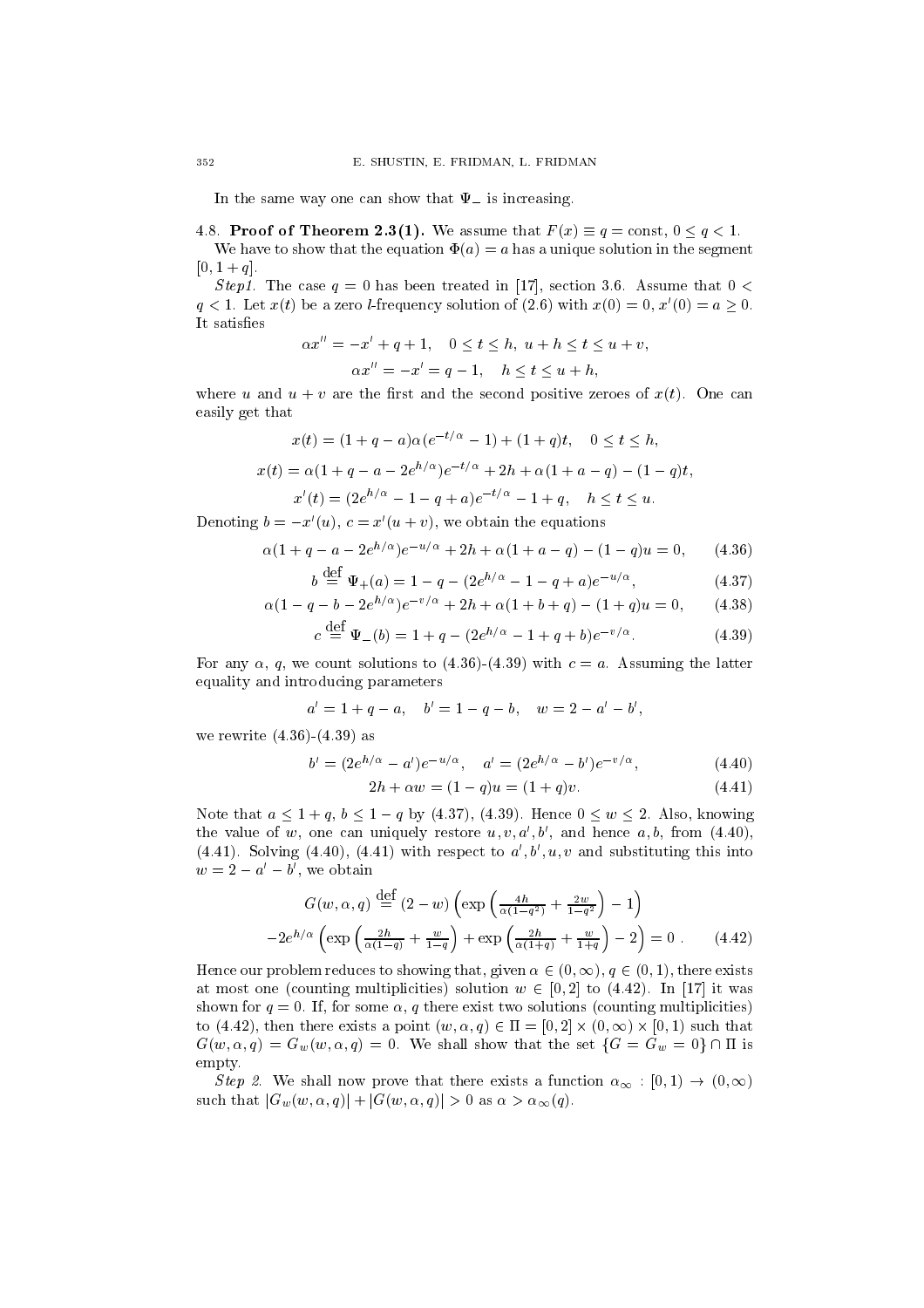Let us introduce the function  $H(w, \beta, q) = G(w, h/\alpha, q)$ . Then

$$
H(w,0,q) = (2-w)\left(\exp\left(\frac{2w}{1-q^2}\right) - 1\right) - 2\left(\exp\left(\frac{w}{1-q}\right) + \exp\left(\frac{w}{1+q}\right) - 2\right).
$$
  
For any  $a \in [0, 1)$ , the equation  $H(w, 0, a) = 0$  has the solution  $w = 0$ . We claim

For any  $q \in [0, 1)$ , the equation  $H(w, 0, q) = 0$  has the solution  $w = 0$ . We claim that this is the only solution. Indeed,

$$
H_w(w, 0, q) = 1 + \left(\frac{2(2-w)}{1-q^2} - 1\right) \exp\left(\frac{2w}{1-q^2}\right)
$$

$$
-2\left(\frac{1}{1-q}\exp\left(\frac{w}{1-q}\right) + \frac{1}{1+q}\exp\left(\frac{w}{1+q}\right)\right),
$$
  
and negative for  $w > 0$ . The latter statement follows for

which is zero at  $w = 0$  and negative for  $w > 0$ . The latter statement follows from

$$
\frac{\partial}{\partial w} \left( H_w(w, 0, q) \exp\left( -\frac{2w}{1-q^2} \right) \right)
$$
  
= 
$$
-\frac{2}{1-q^2} \left( 1 - \exp\left( -\frac{w}{1-q} \right) \right) \left( 1 - \exp\left( -\frac{w}{1+q} \right) \right),
$$
  
and negative for  $w > 0$ 

which is zero at  $w = 0$  and negative for  $w > 0$ .

One also easily verifies that  $H(0,0,q) = 0, q \in [0,1)$ .

To complete the proof of the required statement, we have to show that no sequence  $(w_k, \beta_k, q_k)$  with  $\beta_k > 0$ ,  $H(w_k, \beta_k, q_k) = H_w(w_k, \beta_k, q_k) = 0$  can approach a point  $(0, 0, q), q \in [0, 1)$ . Indeed, in a small neighborhood U of any point  $(0, 0, q)$ , one has

$$
H(w, \beta, q) = \frac{2}{1 - q^2} \left( 2\beta^3 + 3\beta^2 w + \beta w^2 - \frac{1}{12(1 - q^2)^2} w^4 \right) + \text{h.o.t.,}
$$

$$
H_w(w, \beta, q) = \frac{2}{1 - q^2} \left( 3\beta^2 + 2\beta w - \frac{1}{3(1 - q^2)^2} w^3 \right) + \text{h.o.t..}
$$

Thus, the system  $H = H_w = 0$  reduces in  $U \cap \Pi$  to

$$
\beta = \frac{1}{12(1-q^2)^2} w^2 + \sum_{k \ge 3} A_k(q) w^k, \quad \beta = \frac{1}{6(1-q^2)^2} w^2 + \sum_{k \ge 3} B_k(q) w^k,
$$

which has no solutions in  $U \cap \Pi$ .

Step 3. We next claim that there exists a function  $\alpha_0 : [0,1) \to (0,\infty)$  such that  $|G_w(w, \alpha, q)| + |G(w, \alpha, q)| > 0$  as  $0 < \alpha < \alpha_0(q)$ .

Indeed, if not, one would have a sequence  $(w_k, \alpha_k, q_k)$  approaching a point  $(w, 0, q), q \in [0, 1),$  such that  $G(w_k, \alpha_k, q_k) = G_w(w_k, \alpha_k, q_k) = 0.$  However, these equations can be written as

$$
2 - w = (2 - w) \exp\left(-\frac{4h}{\alpha(1 - q^2)} - \frac{2w}{1 - q^2}\right)
$$
  
+2\left(\exp\left(-\frac{h(1 - q)}{\alpha(1 + q)} - \frac{w}{1 + q}\right) + \exp\left(-\frac{h(1 + q)}{\alpha(1 - q)} - \frac{w}{1 - q}\right)\right)  
-2\exp\left(-\frac{h(3 + q^2)}{\alpha(1 - q^2)} - \frac{2w}{1 - q^2}\right),  

$$
\frac{3 + q^2 - 2w}{1 - q^2} = -\exp\left(-\frac{4h}{\alpha(1 - q^2)} - \frac{2w}{1 - q^2}\right)
$$
  
+2\left(\frac{1}{1 - q}\exp\left(-\frac{h(1 - q)}{\alpha(1 + q)} - \frac{w}{1 + q}\right) + \frac{1}{1 + q}\exp\left(-\frac{h(1 + q)}{\alpha(1 - q)} - \frac{w}{1 - q}\right)\right),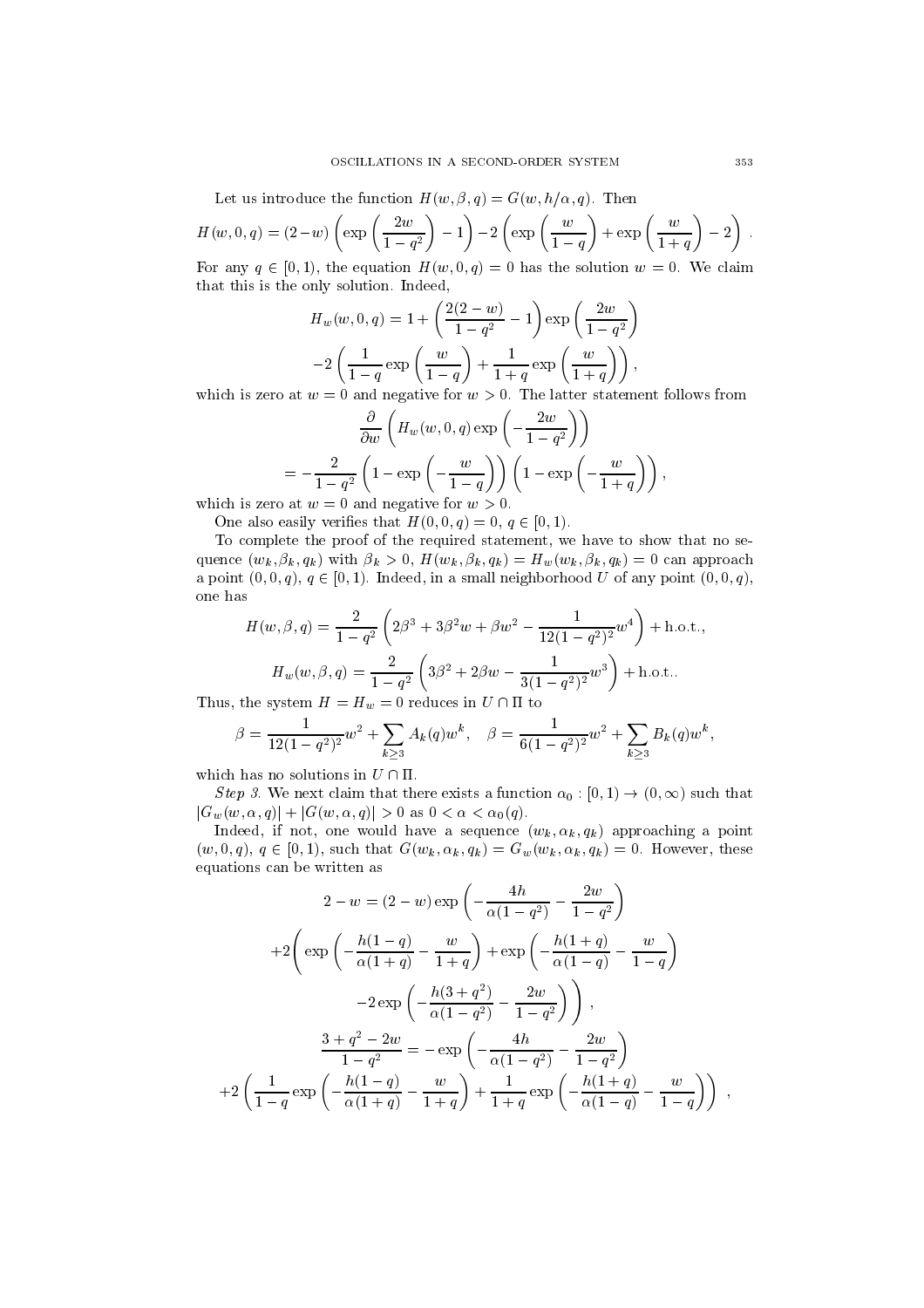which imply the inconsistent relations

$$
\lim_{\alpha \to 0} w = 2 \quad \text{and} \quad \lim_{\alpha \to 0} w = \frac{3 + q^2}{2} \;,
$$

respectively.

Step 4. Assume that  $\{G = G_w = 0\} \cap \Pi \neq \emptyset$ . Since this set is closed in  $\Pi$ , and in view of the results of Steps 1-4, there exists

$$
q_0 = \min\{q : (w, \alpha, q) \in \Pi, G(w, \alpha, q) = G_w(w, \alpha, q) = 0\} > 0.
$$

At the corresponding point  $(w, \alpha, q_0)$  we have

$$
G=G_w=\begin{vmatrix} G_w & G_\alpha \\ G_{ww} & G_{w\alpha}\end{vmatrix}=0\;,
$$

which is equivalent to

$$
G = G_w = G_\alpha G_{ww} = 0.
$$

Assuming that  $G = G_w = G_\alpha = 0$ , we obtain

$$
-\frac{\alpha^2}{2h}G_{\alpha} = \frac{2(2-w)}{1-q^2} \exp\left(\frac{4h}{\alpha(1-q^2)} + \frac{2w}{1-q^2}\right)
$$

$$
-e^{h/\alpha} \left(\frac{3-q}{1-q} \exp\left(\frac{2h}{\alpha(1-q)} + \frac{w}{1-q}\right) + \frac{3+q}{1+q} \exp\left(\frac{2h}{\alpha(1+q)} + \frac{w}{1+q}\right) - 2\right)
$$

$$
= G_w + \frac{1}{2}G + \frac{w}{2} \left(\exp\left(\frac{4h}{\alpha(1-q^2)} + \frac{2w}{1-q^2}\right) - 1\right) = 0,
$$

which together with  $G = G_w = 0$  and  $w \neq 0$  gives a contradiction.

The remaining case to consider is  $G = G_w = G_{ww} = 0$ . In the notation

$$
E = e^{h/\alpha} - 1, \quad X = \exp\left(\frac{4h}{\alpha(1-q^2)} + \frac{2w}{1-q^2}\right) ,
$$

$$
Y = \exp\left(\frac{2h}{\alpha(1-q)} + \frac{w}{1-q}\right), \quad Z = \exp\left(\frac{2h}{\alpha(1+q)} + \frac{w}{1+q}\right) ,
$$
ations  $G = G_w = G_{ww} = 0$  read as

the equations  $G = G_w = G_{wu}$ 

$$
(2-w)X - 2(1+E)Y - 2(1+E)Z = -4E - w - 2,
$$
  
\n
$$
(3+q^{2}-2w)X - 2(1+E)(1+q)Y + 2(1+E)(1-q)Z = -1 + q^{2},
$$
  
\n
$$
2(1+q^{2}-w)X - (1+E)(1+q)^{2}Y + (1+E)(1-q)^{2}Z = 0,
$$

which we solve with respect to  $X, Y, Z$ :

$$
X = \frac{4E + 2w}{w(1 + E)},
$$
  
\n
$$
Y = \frac{4Eq + 2wq - w^{2} - 4Ew + 2E + 2Eq^{2}}{2wq(1 + E)},
$$
  
\n
$$
Z = \frac{4Eq + 2wq + w^{2} + 4Ew - 2E - 2Eq^{2}}{2wq(1 + E)}.
$$

We plug these formulae in the identity  $\Lambda - Y Z = 0$  and obtain

$$
w^{4} + 4q^{2}w^{2}E - 4w^{2}E + 4E^{2} - 8q^{2}E^{2} + 4q^{4}E^{2} + 16q^{2}wE^{2}
$$

$$
+ 16q^{2}wE^{3} + 4q^{2}w^{2}E^{2} + 16w^{2}E^{2} - 16wE^{2} + 8w^{3}E = 0,
$$

which transforms into an impossible equality

$$
(w2 + 2E(2w – 1 + q2))2 + 4q2w2E2 + 16q2wE3 = 0,
$$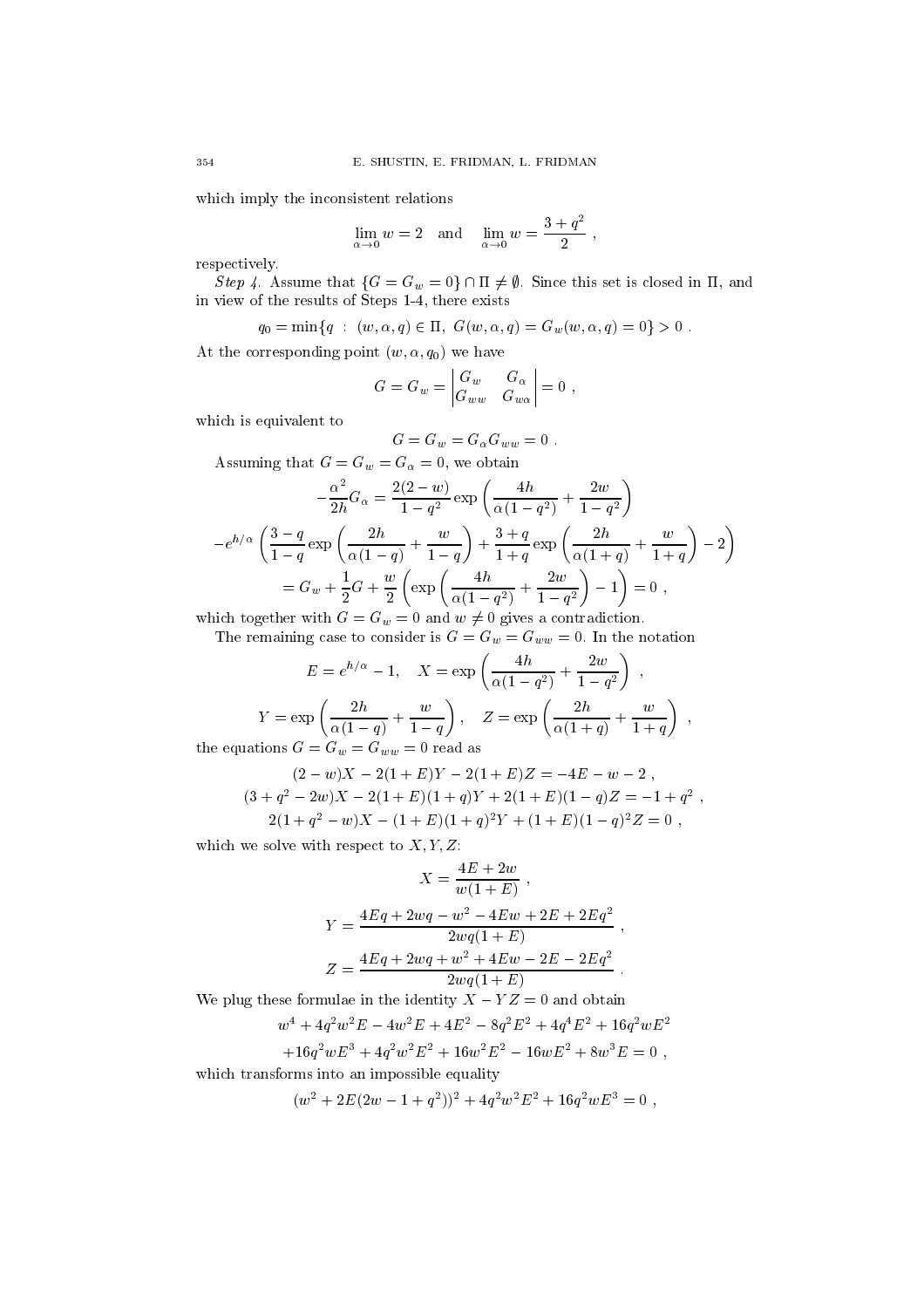and we are done.

# 4.9. Proof of Theorem 3.2. We consider the equation

$$
\alpha y''(t) = -y'(t) + ky(t) + p_0 - \text{sign } y(t - h) \tag{4.43}
$$

corresponding to  $F(x, t) \equiv F(x) = kx + p_0$ . Introduce the roots  $\lambda_1 > 0 > \lambda_2$  of the characteristic equation  $\alpha \lambda^2 = -\lambda + k$ .<br>Assuming

$$
y(t) < 0, t \in [-h, 0), y(0) = 0, y'(0) = a \ge 0,
$$

we obtain a solution to (4.43)

$$
y(t) = \frac{\lambda_2(1+p_0) - ak}{k(\lambda_2 - \lambda_1)}e^{\lambda_1 t} + \frac{\lambda_1(1+p_0) - ak}{k(\lambda_1 - \lambda_2)}e^{\lambda_2 t} - \frac{1+p_0}{k}
$$

as  $t \in [0, h]$ , and, respectively,

$$
y(t) = \frac{\lambda_2 (1 + p_0 - 2e^{-\lambda_1 h}) - ak}{k(\lambda_2 - \lambda_1)} e^{\lambda_1 t}
$$

$$
+ \frac{\lambda_1 (1 + p_0 - 2e^{-\lambda_2 h}) - ak}{k(\lambda_1 - \lambda_2)} e^{\lambda_2 t} + \frac{1 - p_0}{k}
$$

as  $t \geq h$ . Since  $\lambda_1 > 0 > \lambda_2$ , the solution  $y(t)$  necessarily has a positive zero  $t = T_1 > n$  if the coefficient of  $e^{i}$  is negative, i.e.,

$$
a<\frac{2e^{\lambda_1h}-1-p_0}{\alpha\lambda_1}\;,
$$

which is equivalent to  $(3.13)$ .

Moreover, max $\{y(t), t \in [0, T_1]\}$  <  $(1 - p_0)/k$ , since, otherwise, attaining the value  $(1 - p_0)/k$ , the solution  $y(t)$  would further be greater than  $(1 - p_0)/k$ . So,  $F(y(t)) \leq p_1(a) < 1$  as  $t \in [0, T_1]$ .

Denote  $b = -y'(T_1)$ . It is, evidently, a nonnegative number. From the explicit formula for  $y(t)$  it is not difficult to derive that

$$
e^{\lambda_2 T_1} (2e^{-\lambda_2 h}-1-p_0-\alpha \lambda_2 a)=1-p_0+\alpha \lambda_2 b.
$$

Since

$$
2e^{-\lambda_2 h} - 1 - p_0 - \alpha \lambda_2 a \ge 2 - 1 - p_0 = 1 - p_0 > 0,
$$

we obtain

$$
b < -\frac{1 - p_0}{\alpha \lambda_2} = \eta(h, \alpha, k, -p_0) < \xi(h, \alpha, k, -p_0) , \qquad (4.44)
$$

where the latter inequality can be rewritten as

$$
\exp\left(-h\frac{\sqrt{1+4\alpha k}-1}{2\alpha}\right) > \frac{\sqrt{1+4\alpha k}+p_0}{\sqrt{1+4\alpha k}+1},
$$

which follows from  $(3.15)$ .

In view of inequality  $(4.44)$ , equivalent, in fact, to  $(3.14)$ , the above argument (after switching the sign of  $\mathcal{A}$ ) is that y(t) has the second positive  $\mathcal{A}$  has the second positive zero positive zero positive zero positive  $\mathcal{A}$  $T_2 > T_1 + h$  and is negative for  $t \in (T_1, T_2)$ . Furthermore, min $\{y(t), t \in [T_1, T_2]\} >$ (after switching the sign of  $y(t)$ ) implies that  $y(t)$  has the second positive zero  $T_2 > T_1 + h$  and is negative for  $t \in (T_1, T_2)$ . Furthermore,  $\min\{y(t), t \in [T_1, T_2]\} > -(1+p_0)/k$ ; hence  $F(y(t)) \ge -p_2(a) > -1$  as  $t \in [T_1, T_2]$ . D  $-(1+p_0)/k$ ; hence  $F(y(t)) \geq -p_2(a) > -1$  as  $t \in [T_1, T_2]$ . Denoting  $c = y'(T_2)$ , we derive as above

$$
e^{\lambda_2(T_2-T_1)}(2e^{-\lambda_2h}-1+p_0-\alpha\lambda_2b)=1+p_0+\alpha\lambda_2c.
$$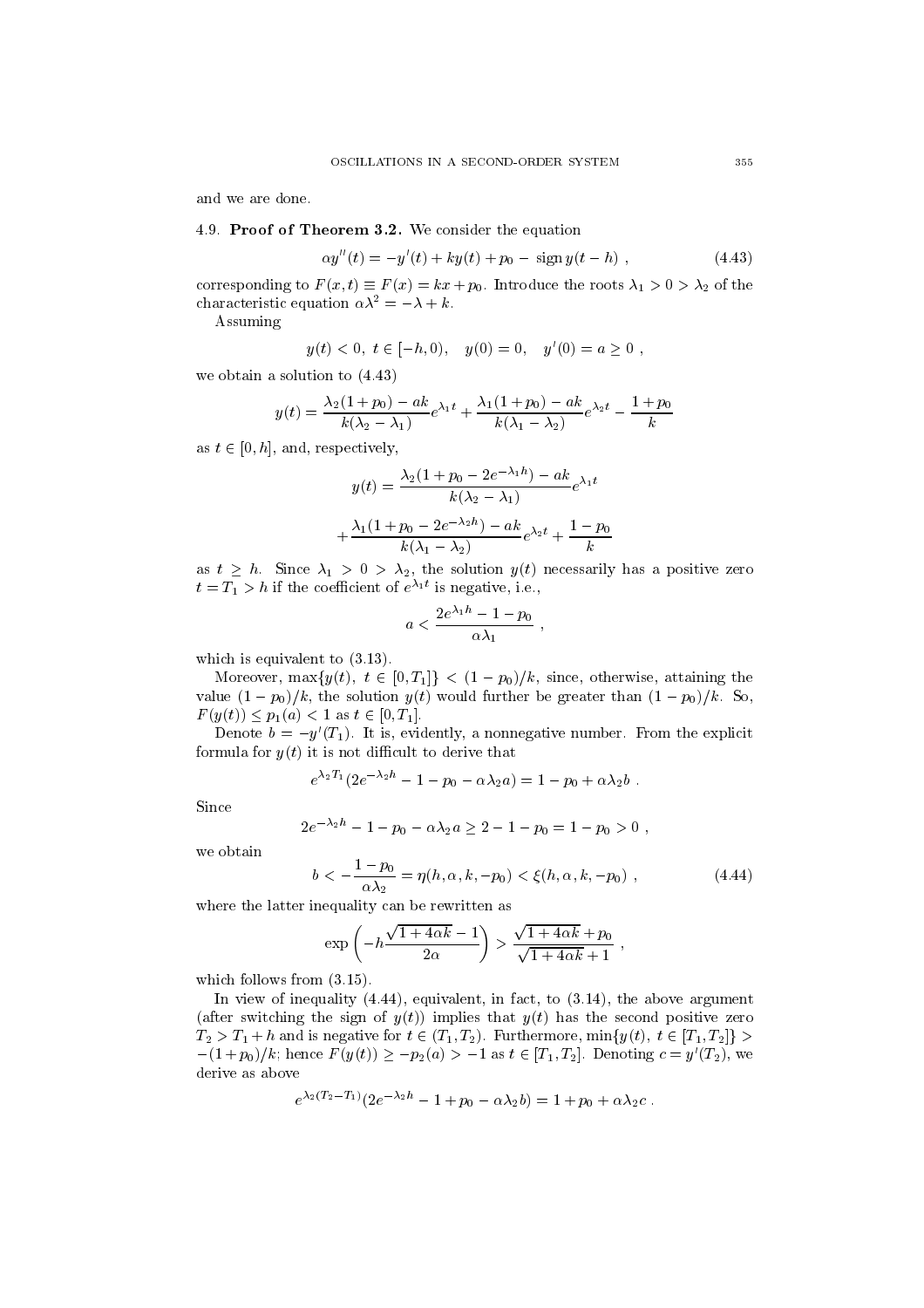Hence

$$
c<-\frac{1+p_0}{\alpha\lambda_2}<\xi(h,\alpha,k,p_0),
$$

the latter inequality being

$$
\exp\left(-h\frac{\sqrt{1+4\alpha k}-1}{2\alpha}\right) > \frac{\sqrt{1+4\alpha k}-p_0}{\sqrt{1+4\alpha k}+1},
$$

and hence coming from (3.11).

Extending  $y(t)$  further we obtain in the same manner a bounded, oscillatory, zero l-frequency solution.

In addition, we have shown that  $|F(y(t)| \leq \max\{p_1(a), p_2(a)\}$  < 1 confirming Remark 3.3(3).

4.10. Proof of Theorem 3.1. In the notation of the previous section, inequality (3.11) can be rewritten as

$$
\frac{2e^{-\lambda_1 h} - 1 - p_0}{\alpha \lambda_1} \ge 1 + p_0, \quad \frac{2e^{-\lambda_1 h} - 1 + p_0}{\alpha \lambda_1} \ge 1 - p_0.
$$

Starting with the initial data (3.13), we obtain that the corresponding solution  $x(t)$ <br>of (0.1) satisfies<br> $\alpha x''(t) = -x'(t) + F(x(t), t) - \text{sign } x(t - h) \leq -x'(t) + kx(t) + p_0 - \text{sign } x(t - h)$ , of  $(0.1)$  satisfies

$$
\alpha x''(t) = -x'(t) + F(x(t), t) - \operatorname{sign} x(t-h) \leq -x'(t) + kx(t) + p_0 - \operatorname{sign} x(t-h)
$$

as far as  $x(t) \geq 0$ . Hence  $x(t) \leq y(t)$  as far as  $x(t) \geq 0$ , where  $y(t)$  is the solution to equation (4.43) with the same initial data (3.13). This immediately implies that  $x(t)$  has a positive zero  $T_a > n$  in the interval [0,  $T_1$ ], and For the same initial data (5.13<br>tive zero  $T'_a > h$  in the interval  $[0, T'_a]$ <br> $\max_{t \in [0, T'_a]} |F(x(t), t)| \leq \max_{t \in [0, T_1]} (ky(t) +$ 

$$
\max_{t \in [0,T'_a]} |F(x(t),t)| \le \max_{t \in [0,T_1]} (ky(t) + p_0) \le p_1(a) < 1.
$$

Now we estimate  $x'(T'_a)$ . Note that  $x(t)$  has a unique maximum point  $T_0 \in$  $[n, T_a]$ : if there were two maxima  $T_0 < T_0$ , one would have a point  $t \in (T_0, T_0)$ <br>such that  $x'(t^*) = 0$ ,  $x''(t^*) \ge 0$  which contradicts<br> $\alpha x''(t^*) + x'(t^*) = -1 + F(x(t^*), t^*) \le -1 + p_1 < 0$ . such that  $x(t) = 0, x(t) \geq 0$  which contradicts

$$
\alpha x''(t^*) + x'(t^*) = -1 + F(x(t^*), t^*) \le -1 + p_1 < 0.
$$

In addition,  $x'(T_0) = 0$ , since  $x'(T'_a) \leq 0$  in view of  $x(t) > 0$  as  $t < T'_a$ , and  $x'(h) \geq 0$ because  $x(t)$  strictly increases on [0, h] as shown in section 4.3. Since  $x(t)$  strictly decreases in the interval  $[T_0, T_a']$ , we can write

$$
F(x(t),t) = G(x(t)), \quad t \in [T_0, T'_a],
$$

with some function  $G(x)$ . Hence equation (0.1) turns into

$$
\alpha x''(t) = -x'(t) - 1 + G(x(t)), \quad t \in [T_0, T_a'] ,
$$

which in the coordinates  $x, z = x'$  reads as

$$
\frac{dz}{dx} = -\frac{1}{\alpha} - \frac{1 - G(x)}{\alpha z}, \quad 0 \le x \le x(T_0), \quad z(x(T_0)) = 0.
$$

Since  $G(x) \geq p_0, x \in [0, x(T_0)],$  we have

$$
x'(T'_a) = z(0) \ge w(0) ,
$$

where

$$
\frac{dw}{dx} = -\frac{1}{\alpha} - \frac{1 - p_0}{\alpha w}, \quad 0 \le x \le x(T_0), \quad w(x(T_0)) = 0.
$$

A direct computation gives

$$
x'(T'_a) \ge w(0) = -(1 - p_0)(1 - e^{-\tau'/\alpha}),
$$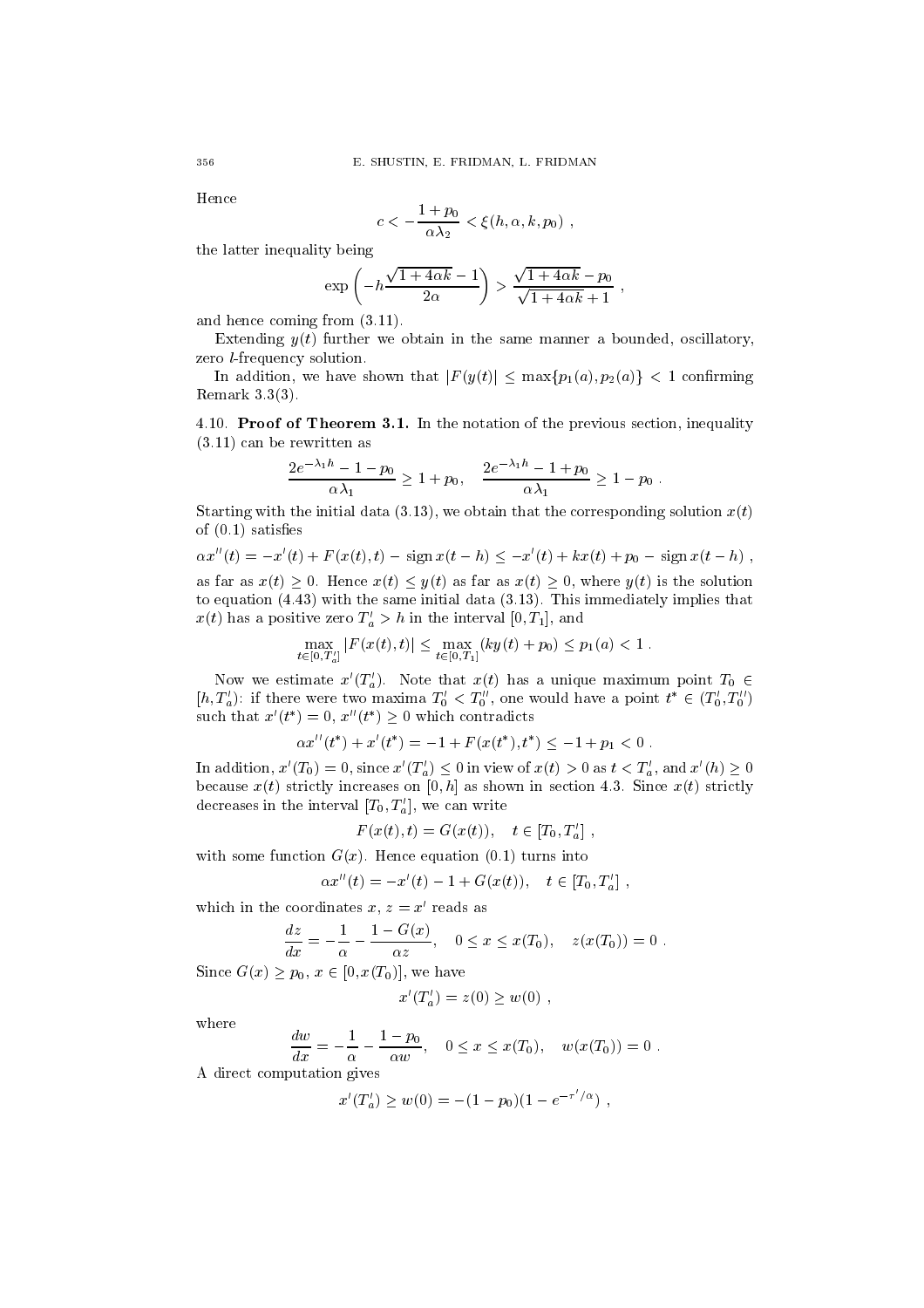where  $\tau$  is the positive root of the equation

$$
\alpha(1-e^{-\tau'/\alpha})=\tau'-x(T_0)\;.
$$

Since  $x(\tau_0) < (1-p_0)/\kappa$ , we obtain that  $\tau$  is less that  $\tau$  defined in Theorem 3.1, and hence

d hence  

$$
x'(T'_a) > -(1 - p_0)(1 - e^{-\tau/\alpha}) \ge -\frac{2e^{-\lambda_1 h} - 1 + p_0}{\alpha \lambda_1} \ge -\xi(h, \alpha, k, |p_0|) , \quad (4.45)
$$

the middle inequality being (3.11) with  $|p_0|$  replaced by  $-p_0$ . In fact, we get in the situation of initial value problem (3.14), and hence by the same reason, we can extend  $x(t)$  to infinity as bounded, oscillatory, zero *l*-frequency solution.

#### **REFERENCES**

- [1] Akian, M., and Bliman, P.-A. (2000): On super-high-frequencies in discontinuous 1st-order delay-differential equations. J. Differential Equations 162, no. 2, 326-358
- [2] Andre, J., and Seibert, P. (1956): Über die stückweise linearen Differentialgleichungen, die bei Regelungsproblemen auftreten. Arch. Math. 7, no. 3, 148-164
- [3] Bayer, W., and an der Heiden, U. (1998): Oscillation types and bifurcations of a nonlinear second-order differential-difference equation. J. Dynam. Diff. Equations 10, no. 2, 303-326
- [4] Choi, S.-B., and Hedrick, J. K. (1996): Robust Throttle Control of Automotive Engines: Theory and Experiment. ASME J. of Dynamic Systems, Measurement, and Control 118, no. 1, 92{98
- [5] Drakunov, S. V., and Utkin, V. I. (1992): Sliding mode control in dynamic systems. Int. J.  $Control$  55, no. 4, 1029-1037
- [6] Fridman, E., Fridman, L., and Shustin, E. (2000): Steady modes and stability in discontinuous delay systems with periodic disturbances. ASME J. of Dynamic Systems, Measurement, and  $Control$  122, no. 4, 732-737
- [7] Fridman, L., Fridman, E., and Shustin, E. (1993): Steady modes in an autonomous system with break and delay. Differential Equations  $29$ , no. 8, 1161-1166
- [8] an der Heiden, U., Longtin, A., Mackey, M. C., Milton, J. G., and Scholl, R. (1990): Oscillatory modes in a nonlinear second-order differential equation with delay. J. Dynam. Diff.  $$
- [9] an der Heiden, U., and Reichard, K. (1990): Multitude of oscillatory behavior in a nonlinear second order differential-difference equation. Z. Angew. Math. Mech. 70, no. 6, PT621-T624
- [10] Longtin, A., and Milton, J. G. (1989): Modelling autonomous oscillations in the human pupil light reflex using nonlinear delay-differential equation. Bull. Math. Biol. 51, no. 5, 605-624
- [11] Longtin, A., and Milton, J. G. (1989): Insight into the transfer function, gain, and oscillation onset for the pupil light reflex using nonlinear delay-differential equations. Biol. Cybern. 61, no. 1, 51{58
- [12] Mallet-Paret, J. (1988): Morse decomposition for delay-differential equations. J. Differential *Equations* 72, 270-315 Equations 72, 270{315
- [13] Mallet-Paret, J., and Nussbaum, R. D. (1992): Boundary layer phenomena for differentialdelay equations with state-dependent time lags, I. Arch. Rational Mechanics and Analysis  $120.99 - 146$ 120, 99{146
- [14] Mallet-Paret, J., and Walther, H.-O. (1994): Rapid oscillations are rare in scalar systems governed by monotone negative feedback with a time lag, Preprint
- [15] Moskwa, J. J., and Hedrick, K. (1989): Sliding mode control of automotive engines. In: Proc. of the American Contr. Conf., vol. 2, pp.  $1040-1045$
- [16] Shustin, E., Fridman, E., and Fridman, L. (1993): Steady modes in a discontinuous control system with time delay. Pure Math. Appl. 4, no. 1, 59-73
- [17] Shustin, E., Fridman, E., and Fridman, L. (1998): Stable oscillations in a discontinuous delay system of the second order. In: Dynamical Systems and Differential equations (W. Chen and S. Hu, eds.), Proc. International Conf. on Dynamical Systems and Differential equations, Springfield, Missouri 1996, vol. 2/ An added volume to Discrete and Continuous Dynamical Systems, pp. 209-233
- [18] Utkin, V. I. (1991): Sliding modes in control optimization, Springer